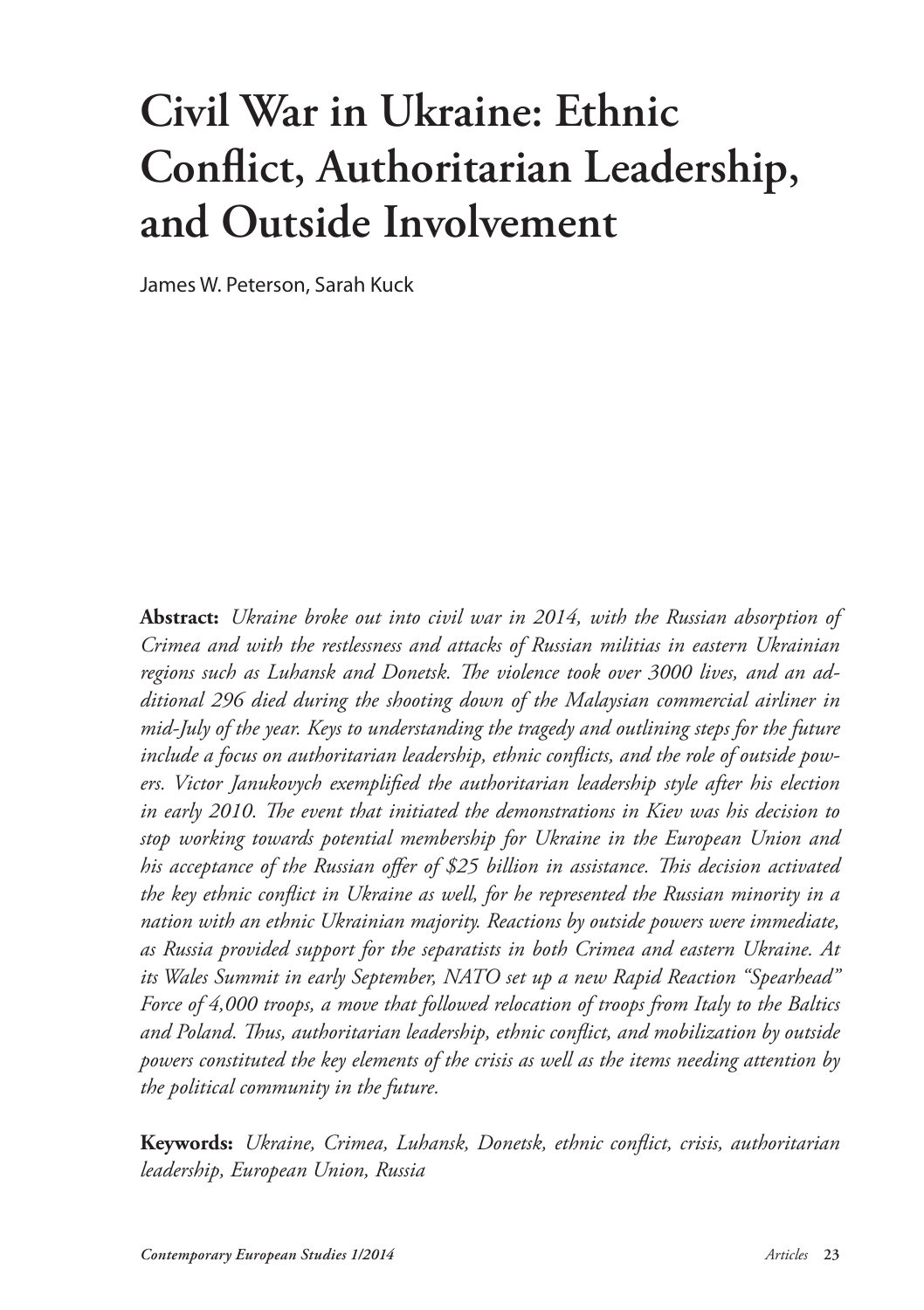## **Introduction**

It is clear that the Ukrainian civil war has been very disruptive to the international system, tragic for the citizens who suffer within that nation, and in need of both new thinking and innovative solutions. Attention to three problems can point toward future stability: ethnic conflict, authoritarian leadership, and the role of outside powers. Victor Yanukovych centralized control in his own person and elite in Ukraine after his presidential victory in 2010. Ukrainian society had been rife with ethnic conflict, and it was little help that the entrenched leader from 2010 to 2014, was a member of the Russian ethnic minority group whose numbers were far less than those of the Ukrainian majority This combination of an authoritarian leadership model and membership in a minority group became a lethal mix. There are also smaller groups such as Tatar Muslims in Crimea that floated within this complicated Ukrainian ethnic equation. The role of the international community has been twofold. On the one hand, Russia played a disruptive role in 2014, with its support for ethnic Russians in Crimea through the medium of its naval base in Sevastopol at the time of the Crimean referendum on separation. After annexation of Crimea, President Putin then positioned tens of thousands of soldiers on the eastern Ukrainian border in support of the declared Republics of Donetsk and Luhansk. On the other hand, western countries provided support for Ukrainian autonomy while upgrading their security position in the Baltic nations and Poland. It is imperative to explore the above themes of ethnic conflict, authoritarianism and the role of the international community in an initial effort to understand the complexity of the problem and future needs.

## **Research Question**

There are three key research questions that will guide this study that applies social/ ethnic conflict theory and authoritarian theory to analysis of the plight of Ukraine in the early 21st century.

- 1. To what extent did social/ethnic conflicts and, in particular, rule by the minority group inflame domestic conflict in Ukraine in the period after its 2010 elections?
- 2. To what extent did the authoritarian leadership pattern displayed by the leader elected in 2010 exacerbate existing internal turmoil within the country?
- 3. Did the involvement of nations outside Ukraine act as an external variable that compounded the inner tensions, or did that engagement point towards a healing process?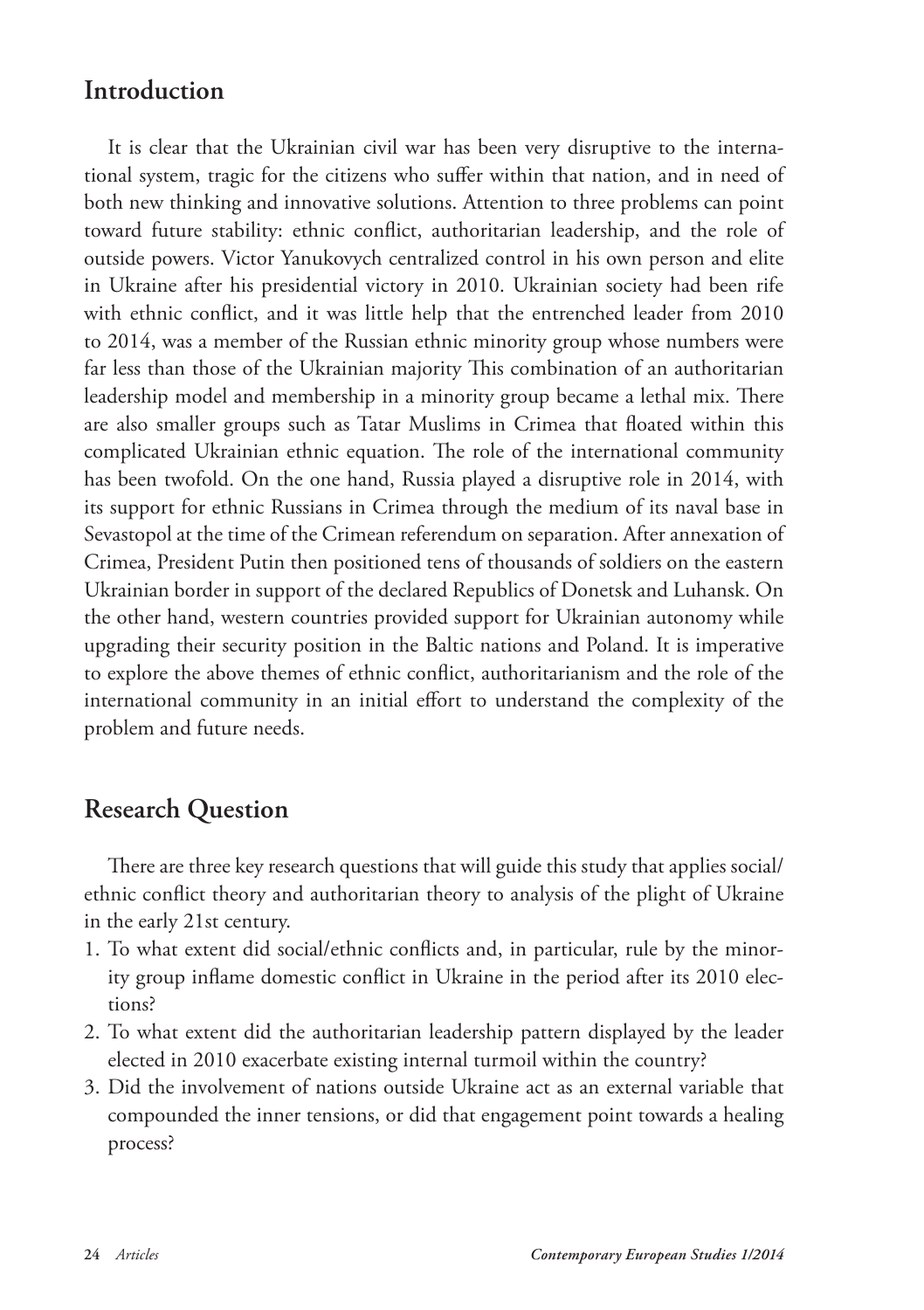# **Social and Ethnic Conflict**

In many ways ethnic struggle is the root of the simmering civil war in Ukraine. Attention to the general nature of such conflicts provides a useful starting point to analysis of the political situation in the country and a stepping stone for evaluation of the role of internal leadership and external involvement by outside powers. The existence of a plurality of ethnic groups within a country is not a guarantee that conflict will eventually take place. In fact, there may be considerable competition among groups, but the relationship among them may never actually result in civil war. It is also true that violence can erupt in certain multi-ethnic societies without being rooted in the diversity of groups. Level of economic development and the nature of the political regime are two variables that also bear the potential to inject conflict into a variegated social setting. Thus, it is critically important to assess "what it is that turns a dispute into an ethnic conflict" (Dion 1997: 645–648).

Certainly, the break-up of the large communist-ruled federations in the Soviet Union and Yugoslavia was a powerful factor in the unleashing of ethnic conflict in the geographic space of both large entities. Centralist communist rule, especially in the Soviet Union, had kept such conflicts from racing to the surface for many decades. In part, the implosion of the Soviet Union then "released conflict potential," that had been simmering for some time. In part, the ambiguous process of the postcommunist transition bore bitter fruit as well (Hughes and Sasse 2009: 2). Emergent Russian nationalism in that later period sparked resistance and violence in areas such as Chechnya, Moldova, and Ukraine (Sadkowski 1998: 16–17). Some concluded that widely-publicized concepts in the region such as democracy and capitalism were rather weak bases for inspiring newly freed peoples, in contrast with more fiery and edgy liberation nationalist ideologies (Ethridge and Handelman 2004: 526–527). Overall, a new and unsettling sense of uncontrolled change steamed forward with the collapse of centrally controlled federations that had generally been suspicious of widespread transformations.

It is not surprising that ensuing social and ethnic unrest tempted strong-minded leaders to take things into their own hands and adopt an authoritarian leadership style. In some situations the centralist trends were simply extensions of patterns in the times of the Soviet and Yugoslav federations (Sadkowski 1998: 19). Going further, Robert Tucker asserts (Tucker 1987: 15–16) that there is a strong and reciprocal relationship between leadership and socio-political movements. On the one hand, individually noteworthy persons in a nation often are the ones who breathe life into groups rooted in the various sub-cultures or ethnic groups. On the other hand, governmental controls may be weakened after transitions that accompany events such as the collapse of the Soviet Union. In the resulting vacuum, group leaders themselves may become more vocal and demanding so that their followers will have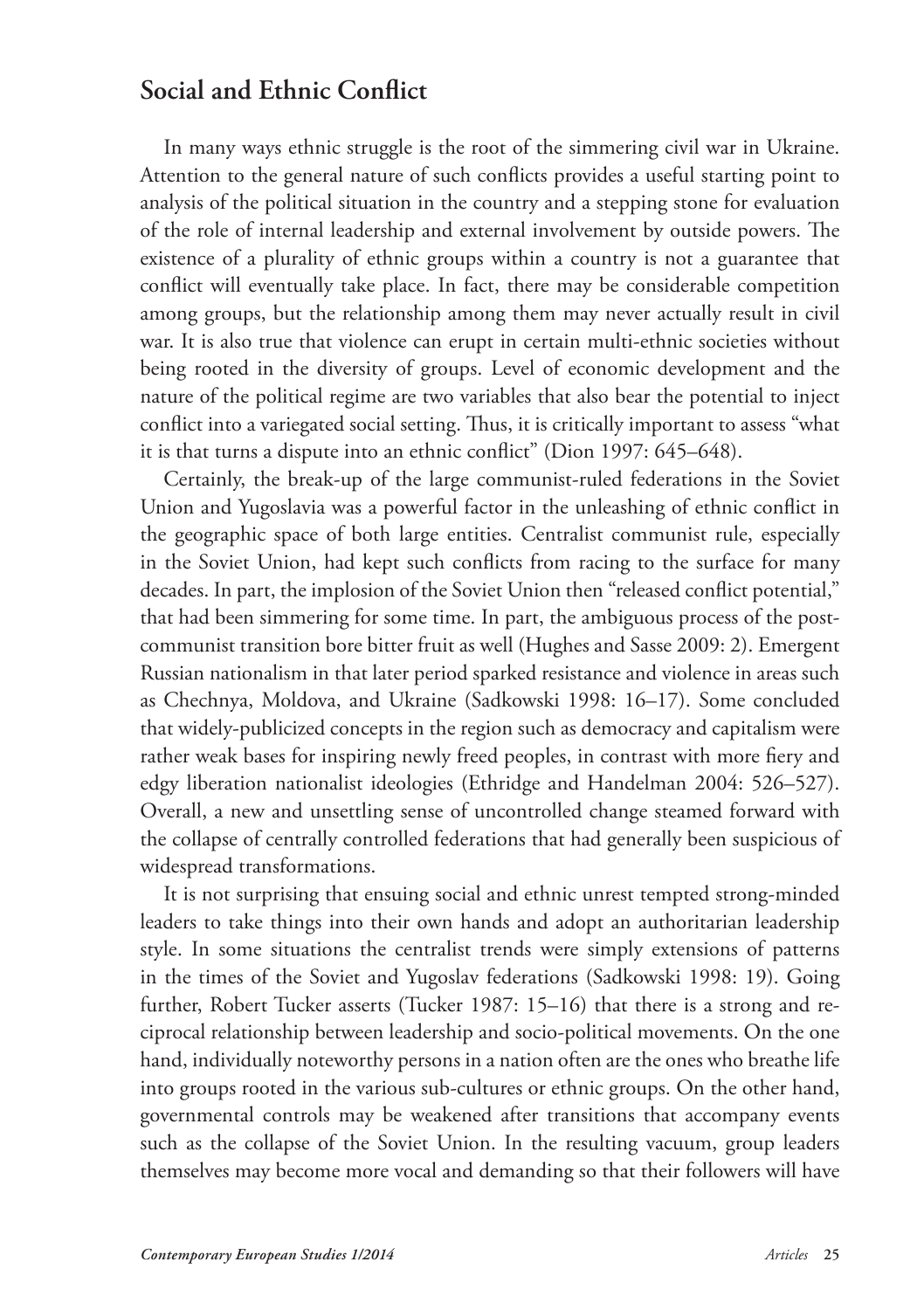representation in some way, albeit in an informal way. In this maelstrom, forceful leaders may adopt either reform or revolutionary tactics. Reformers will nurture their social groups to push for gradual changes within the evolving framework of the new political order. In contrast, revolutionaries may aim to create "the sustaining myth of a new society" (Tucker 1987: 20–27). In both cases, leadership often becomes authoritarian due to the compelling need to galvanize newly liberated ethnic groups in purposeful ways that can further agendas that they never dreamed could come to life. In the next section, theoretical material on authoritarian leadership will expand the framework that will enable assessment of the role of such leadership in Ukraine.

In seeking to get at the heart of the ethnic drives that reverberate so profoundly throughout selected transitional societies, Vanhannen introduces the concept of "ethnic nepotism." In a study that included 186 states from 1990–96, he concluded that ethnicity is at its heart kinship. Thus, ethnic feeling really has its roots in "extended kinship groups," and therefore the interactions among them bear the signs of nepotism (Vanhannen 1999: 55–56). However, the conflicts have the potential in unstable situations to spread into other political, economic, and social arenas. There is always the possibility that the players or rivals on those other issues will look at them through the ethnic lens and intensify those divisions. In many countries, the common denominator of ethnicity percolates through different racial groups, units based on "linguistic, national, or tribal differences," and "stabilized old religious communities." The higher the degree of overlap among such ethnic categories, the more intensely does ethnic nepotism dominate the activities of a social order (Vanhannen 1999: 59–64).

As ethnic hostilities build and solidify, they have the potential to become "distinctive political sub-cultures." Instead of focusing only on developing instruments for promoting their own unit, they may transcend their group and generate debate and conflict on the meaning of the nation's history, on what the borders of the nation should be, and even on what political coloration and ideology the regime itself should adopt (Almond 2008: 48–49). It is difficult to predict when these raging currents cross the boundary into conflict, but there are pointers to that transition. Conflict is more likely when the number of groups is many, when the groups are close to one another, and when relationships among them have been adversarial in the past (Payne and Nassar 2003: 300–301). Obviously, conflicts that are born within a group that shares only kinship ties can germinate and blossom into existential differences about the meaning of the state.

Internationalization of ethnic conflict can certainly compound the dimensions of the growing internal stress points, and this is particularly evident in former Soviet and Yugoslav space (Hughes and Sasse 2002: 12). One expression of globalization entails flows of population from the outside into a particular nation, as waves of immigration affect nearly every continent in the globe. As new groups settle in, they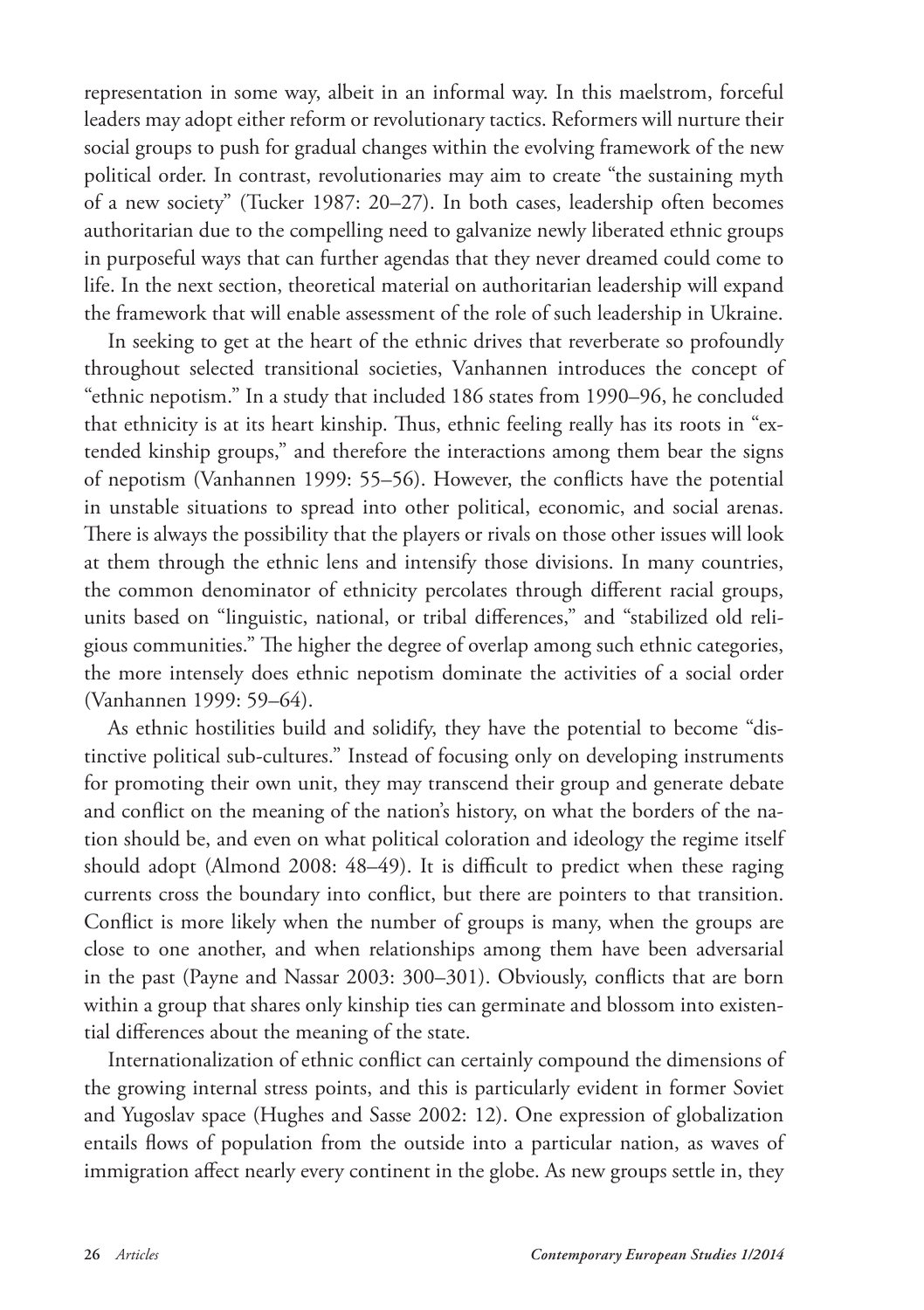may increase the numbers of their minority in the state or they may enter as a totally new group (Vanhanner 1999: 67). One example germane to this study is the flow of Tatar Muslims back into Crimea after the end of the Cold War. Their property demands often alienated the Russian majority on that peninsula and became a continuing source of conflict and discussion. A second expression of globalization, one more pertinent to the Soviet and Yugoslav cases, includes pressures from inside one county out into others. For example, Russians looked out in protective ways to the new Russian minorities in states such as Latvia, Moldova, and Ukraine. Similarly, Serbs in the shrunken Yugoslavia actually waged wars to protect their fellow Serbs in Slovenia, Croatia, and especially Bosnia. As the ethnic conflict spilled over into the neighbors, a powerful kinship tie injected "a transnational dimension to the (ethnic) polarization" (Forsberg 2008: 283). It is clear that the potential for escalation of such crises is enormous, and one writer characterized these situations as ones of possible "conflict contagion." If a group is part of a "nested minority" in one locale but part of a majority "in a wider geographical sense," then contagion can be a distinct possibility, especially when the general atmosphere is one of uncertainty and anxiety (Forsberg 2008: 284–286). The ideas of contagion and nested minorities are powerful analytical tools for scrutinizing selected conflicts.

Implicit in the above assessment of spill-over and containment is the role of territorial issues in intensifying the conflict. The worst situations often emerge when "a territorialization of difference" occurs among some of the key opposed groups (Hughes and Sasse 2002: 8). Such intra-national situations make it possible for the minority to claim sovereignty over geographic units within the state, and this may become the foundation for either a demand for a special status of autonomy or for actual independence. Returning Tatars had old homesteads that were previously in their families in Crimea, even though those pieces of property did not really add up to an intact territory that could be claimed. Further, the Crimean Peninsula was itself a distinct territorial unit only linked to Ukraine by a narrow land passage. Russians on that piece of land were clearly a nested minority in Ukraine, and as such they clamored early on for a special status and eventually won separation and integration into Russia. Similarly, the Serbian minority in Bosnia utilized military assistance from the Serb majority in neighboring Yugoslavia to expand their territorial unit in Bosnia until checked by NATO intervention and the Dayton Agreement in 1995. Thus, the injection of territorial claims into a situation of domestic conflict gives the nested minority a concrete and tangible goal. The presence of an outside player of consequence and similar ethnic background transforms the domestic issue into a regional one. Evidence to support that latter proposition includes Russia in relation to Crimea, Yugoslavian Serbs in connection with Bosnian Serbs, and Iran in the Alawite/Syrian case.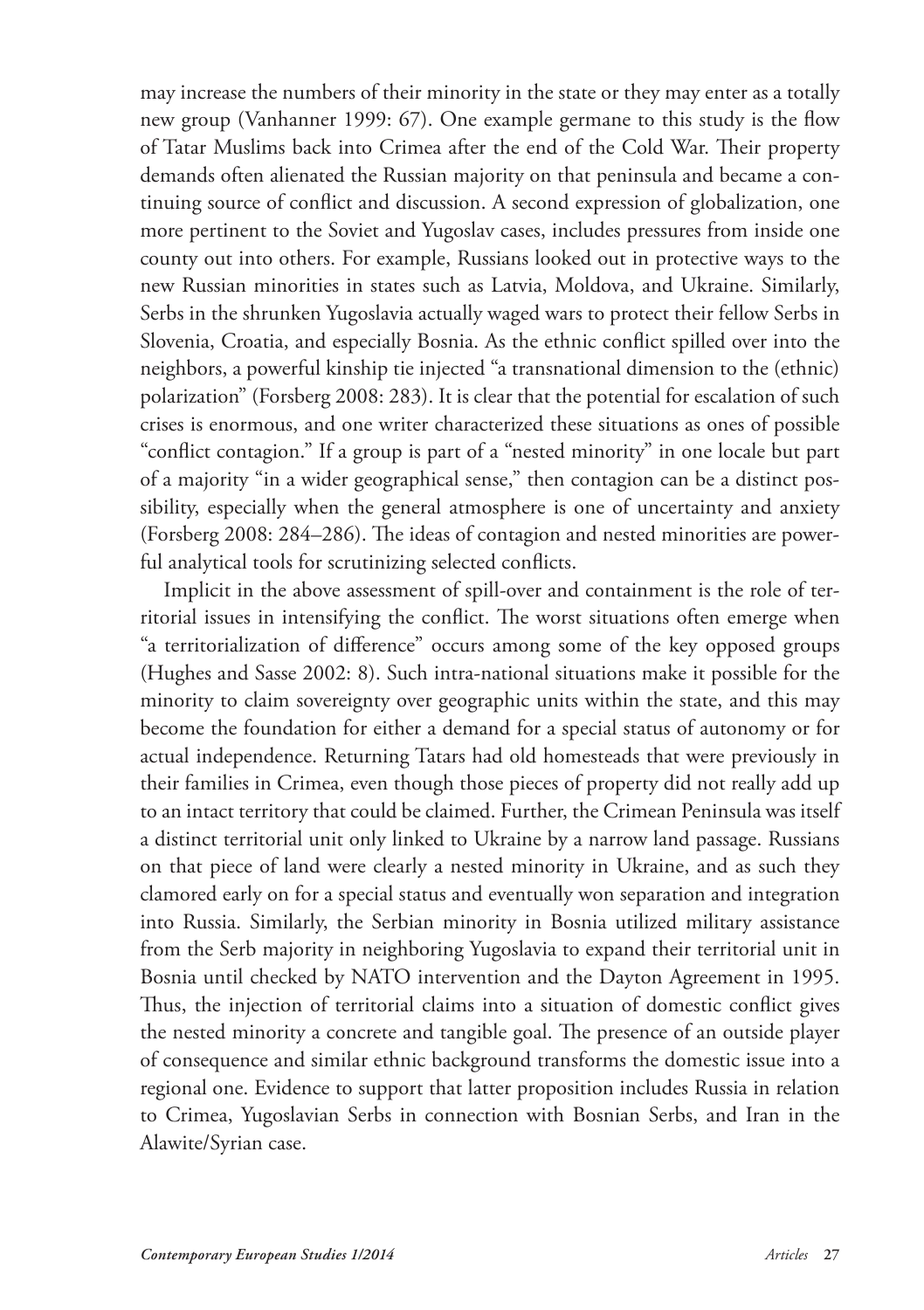What can offer hope for unraveling this mix of ethnic, international, and territorial ambitions in ways that are positive for future stability? Some analysts have focused on such brutal conflicts by analyzing how the actual cleavages in the social order relate to one another. On the one hand, cleavages may be cross-cutting in the sense that groups of differing ethnicity may discover that they share a common economic status or religion that links sizeable numbers of persons across the groups. Stability is more likely if conflicting groups have points of commonality that connect them across the ethnic divide that separates them. On the other hand, cleavages may be reinforcing with the disparate groups in a society arrayed against one another on every dimension. In such situations, creating mutual understanding across the groups is next to impossible (Hughes and Sasse 2002: 7–8). If the cleavages are reinforcing, one documented way of working towards stability is creation of a consociational governmental structure. Inclusion of key members of each group in a grand coalition or cartel of elites can at least provide a picture of representation for each at the top level of the political system. This can be a workable solution in divided societies, as it takes the pressure off political leaders in the short run to create harmony among the groups at the grass-roots level. In fact, consociationalism may work best if contacts among the multiplicity of groups are kept to a minimum (Lijphart 1992: 264–270).

Traditionally, Switzerland has exemplified this approach by establishing a balance of power among its French, German, and Italian populations. Another illustration is the collective presidency established in Bosnia after the Dayton Agreement in 1995. Muslims, Serbs, and Croatians all had seats in the Presidency, although the Muslim served as Chair due to the plurality status of that group in the population. Another example would be Iraq after 2005, for Shiites, Sunnis, and Kurds each possessed a share of power. While the substantive Prime Minister position has gone to the Shiites due to their majority position within the population of the nation, the Speaker of the House job has been in the hands of Sunnis. The more ceremonial position of President has been a locus of power for the minority Kurds. However, this illustration of consociationalism has not prevented constant bloodshed among the groups. In particular, the 2014 negotiations over who should fill the positions of Prime Minster and speaker of the house in Iraq have been problematic. Further, the rise of ISIS in Iraq and Syria has pushed aside all earlier preconceptions about the basis for stability in that geographic space. Perhaps this model of shared elite power could be one consideration after the hostilities end in Ukraine, but it would call for considerable restructuring of political forms and processes.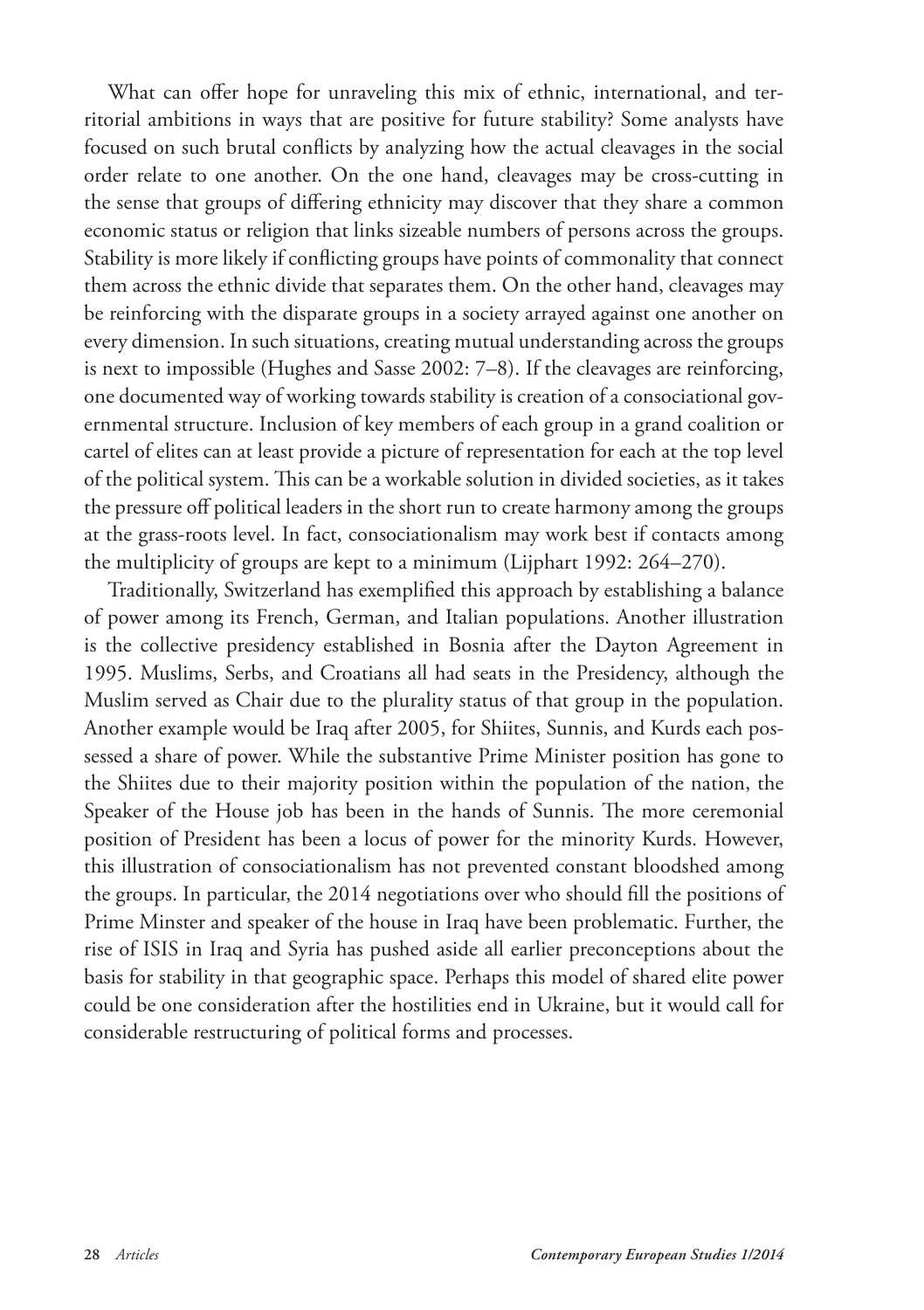# **Role of Authoritarian Leadership**

Having displayed at least some of the nuances of the ethnic dimension in analyzing the Ukrainian political situation, it is now imperative to examine the divisive role that authoritarian leadership can play in such situations. For example, in 2014 President Victor Yanukovych resisted sentiment within the country to look west and move more closely to the European Union. Instead, he agreed to accept \$25 billion worth of assistance from Russia. Protests broke out in Kiev, and an unexpected civil war that initially centered on Crimea but later in eastern Ukrainian cities exploded with a vengeance. Bitter feelings within the country were exacerbated by the fact that an authoritarian leader who represented the Russian minority was guiding the decision to orient Ukrainian policy towards the east. Just as a look at some of the variables that contribute to ethnic conflict enlightens key aspects of the Ukrainian crisis, it is appropriate to examine briefly the nature of authoritarian leadership to better understand how it can also compound group misunderstandings and hatreds.

Authoritarian regimes have a legacy that is imprinted on the corresponding society, and the implications must be explored. Former authoritarian societies must address and resolve the "baggage" that is inherited from an authoritarian regime especially when nation states seek stability. It is important to understand that there are various forms of authoritarian rule that exist on a continuum, but they all have basic concepts or shared aspects including: government exercises arbitrary control over the polity; polity has very little control over political decisions; and personal liberties of the polity are minimal or do not exist. There are many factors that are encompassed by governments that have a legacy of authoritarian rule, and nationstates must consider the factors when navigating political transition, seeking political stability, or when external actors are considering intervention.

Enduring authoritarian rulers have several fundamental challenges that they must constantly navigate including maintaining power amongst those that rule, if power is not singularly vested, and sustaining control over the people that they rule. Svolik explains the nature of authoritarian leadership as in need of equilibrium, and he further notes that it is imperative that the dictator and the broader ruling coalition must have a balance of power in order to thwart any potential opposition or coups (Svolik 2009: 482). It is the balance of power among the ruling elite that is the most delicate aspect of authoritarian power to maneuver. Authoritarian regimes must stay poised and navigate the challenges that are inherent to maintain control and authority within their geographic limits. The methods that are used by the central governing authority to ensure control can have a direct impact on the resulting society and those that are governed. Svolik further notes that that the role of repression is a central tool for authoritarian rule, and force must be used to preclude a popular uprising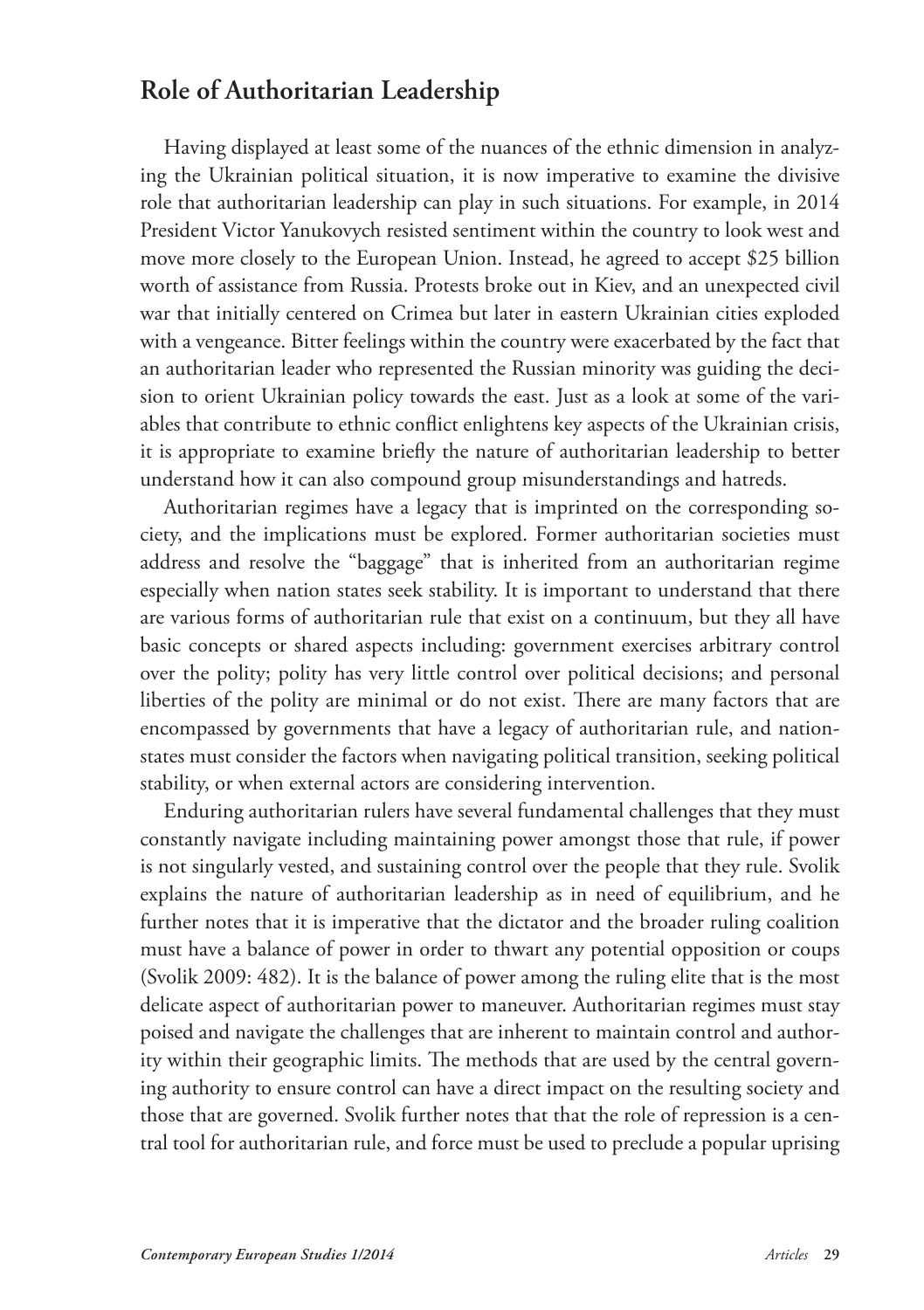invoking regime change (Svolik 2009: 477). In an attempt to better understand the impact authoritarian leadership can have on the broader society, a theoretical framework will be incorporated to the discussion of authoritarian power to provide a more comprehensive analysis of authoritarian leadership in addition to a general discussion of the societal characteristics that are associated with authoritarian rule. The literature on authoritarianism has great attention paid to the role of political institutions and the cultural and societal sectarianisms that are present within nations that have a tendency towards a central, authoritarian form of government.

Hannah Arendt, through her analysis of Nazi Germany and Stalin's Russia, provides insight into the nature of totalitarian rule (Arendt 1951). Arendt asserts that racism can serve as the basis of an ideology, and she uses anti-Semitism as a prime example connecting racist ideology to the rise of totalitarian rule; additionally, the ideology of racism can serve as justification for imperialism, and both can serve as conducive factors for the emergence of totalitarianism (Arendt 1951). There are some clear connections between the case study and Arendt's theory. Race is a fundamental distinction within Ukraine and is only superseded by familial connections. The exploitation of racial divisions that exist within each state by a minority-led authoritarian ruler is inherent and appears purposeful to promote totalitarian rule. Imperialism is also relevant to the case study nations, but exists conversely with Ukraine resisting the imperialist expansions of Russia's encroachment in Crimea. The literature on authoritarianism has great attention paid to the role of political institutions and the cultural and societal sectarianisms that are present within nations that have a tendency towards a central, authoritarian form of government. These themes will be explored in the context of Ukraine.

A fractured polity is often a result of authoritarian rule because a divide and conquer leadership style results in fragmenting society. Phillips notes that the divide-and-rule technique can be used in various methods to maintain control over the polity including social, but also economic means (Phillips 2012) The legacy of authoritarian rule can exacerbate the cleavages that may exist within a polity and cause inherent distrust of the groups that then only rely on nepotism for interactions as a trustworthy source of resources and civil interactions. The focus on economic and ethnic fracturing directly detracts from the ability of a polity to focus on the necessity of political change or the willingness to coordinate efforts across ethnic or socio-economic lines to promote institutional change. The role of a fractured polity is essential in an authoritarian state such as Ukraine where the leader is of a minority ethnic group. The leader of the minority ethnic party must maintain vigilance toward the majority ethnic groups and focus their attention on the cultural issues between the groups to ensure that support does not build for an upheaval, and in some ways ensures that the majority ethnic groups is grateful that a more despised group does not seize power.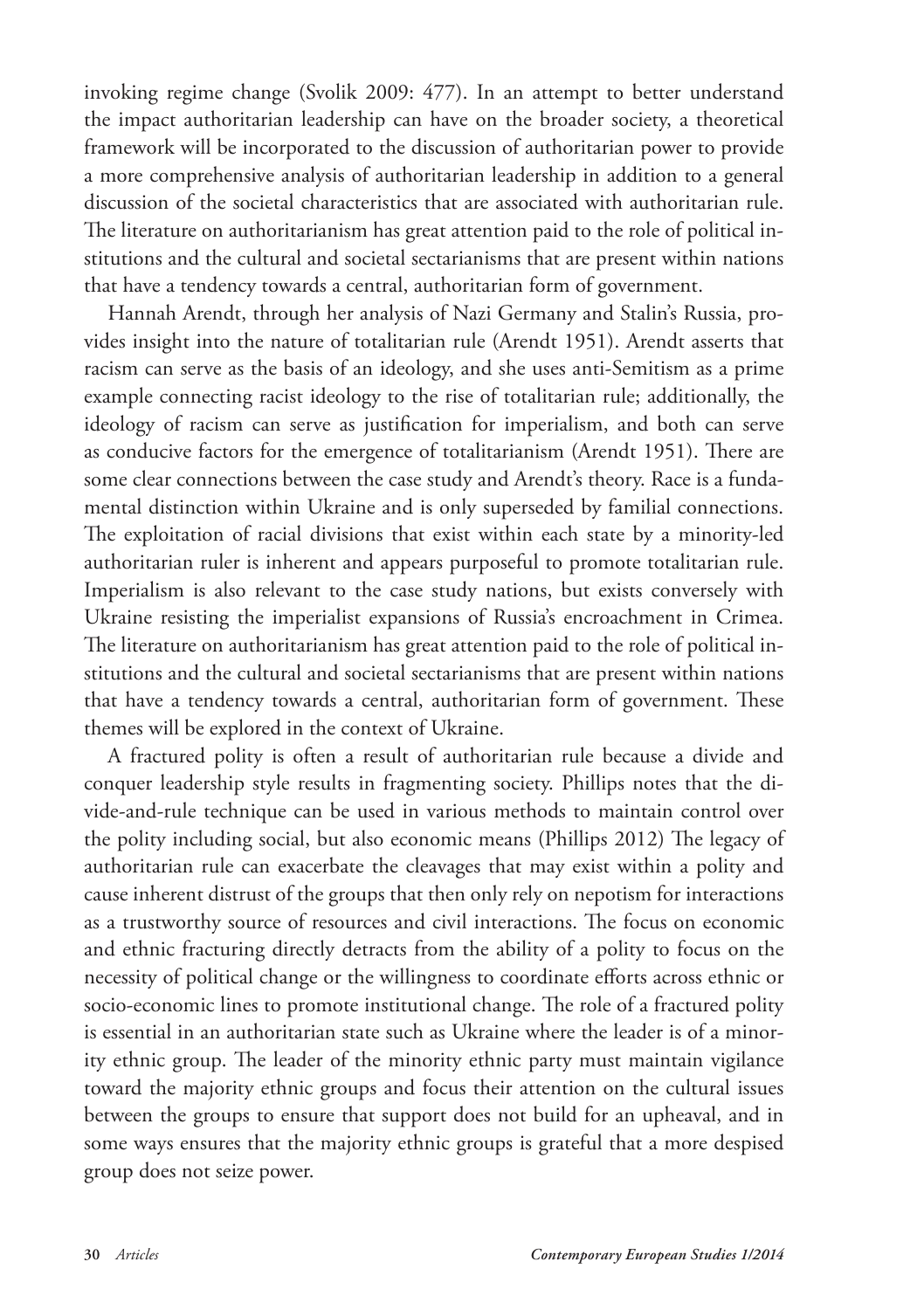Government institutions inside an authoritarian nation are relevant to understanding the overall societal snapshot. Government structure is very commonly missing in authoritarian forms of government; rather, informal methodologies of ruling are instituted that lack clear policy or protocol. In addition, government corruption is a common result of political authoritarianism. The lack of institutional checks and balances or separation of powers that are relied upon as imperative in Westernized nations are foreign to authoritarian forms of government, and thus, make the government unreliable especially among ethnic groups that are not represented in the governing framework. Duplicate payments to government officials and multiple transactions to have access to government distributed goods and services makes the polity very weary of government and makes them accustomed to the corrupt nature of governance. In addition, economic cronyism is often relevant to the government institutions as they favor certain targeted ethnic groups with unlimited government funding and programs. In essence, the citizens are accustomed to widespread corruption with an authoritarian state and as a result they rely on family connections or nepotism (Kuran 2013). A decline in social trust and the existence of rampant corruption requires the continued reliance on family connections. Social fracturing and corruption both contribute to the reliance upon kinship or nepotism for fundamental needs and further negates any legitimacy in the governing institutions.

It is difficult to properly define civil society, but much easier to describe the factors that make up civil society. Non-governmental or social institutions play a role in the development of society, and the ability of the people to experience freedom of association are certainly factors that contribute to a nation's civil society. Organizations that are non-governmental do not exist in many authoritarian nations. Social organizations are not allowed to thrive; thus, institutions that would represent them are non-existent. Salamey and Pearson argue that the strong coercive forces of an Authoritarian form of government against a weak civil society can ensure that collective action will not grow and the continued dominance of Authoritarian regimes often relies on the continued force of military and secret service — type institutions that control civil life and impede the non-state media (Salamey and Pearson 2012). Alvarez-Ossorio concurs and notes that authoritarian regimes have been very hostile to the growth or development of an independent civil society for fear that they may ultimately develop into an organized opposition group to state power (Alvarez-Ossorio 2012: 23). The careful control over civil society assists the authoritarian leadership to monitor dissenting voices and deter the development of opposition groups. Puddington focuses on civil liberties and political rights, and he notes in his recent study that associational rights have declined in every region of the world, but are in specific pressure in the Middle East, North Africa, and the former Soviet Union (Puddington 2009: 70). Clearly, Ukraine falls within the geographical areas of the international arena that are noting marked declines in freedom of association.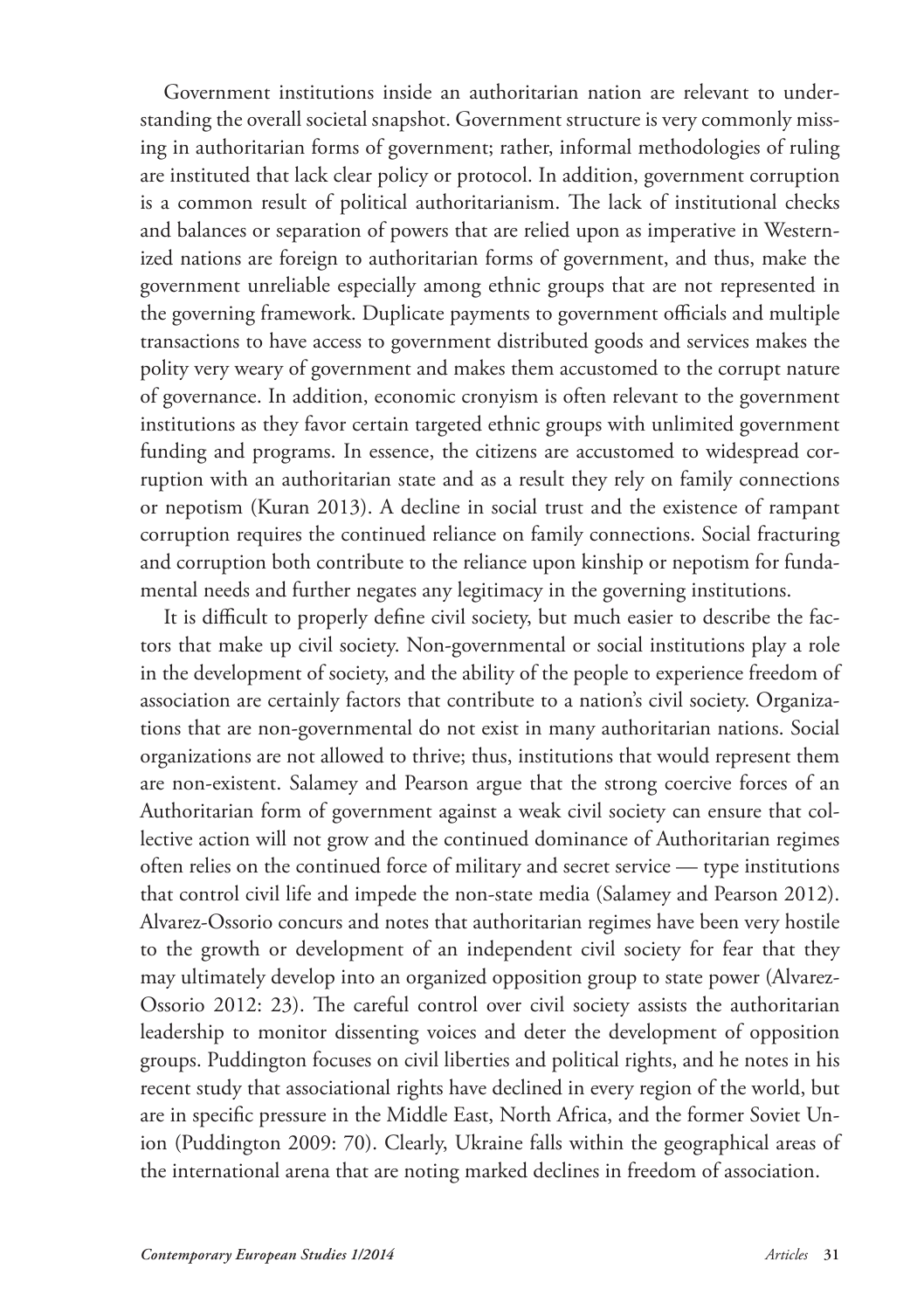A theme of authoritarianism within the case studies of minority led- authoritarian regimes demonstrate a strong focus on ethnic sectarianism that is promulgated to retain stability and power of the regime. The framework of nationalism will be applied to authoritarian rule in order to further analyze the ethnic and social sectarianism that can prevail within authoritarian polities to provide some insight into the implications of sectarianism in spite of or in the eventuality of regime change. Nationalism can be a very controversial topic that encompasses a wide range of both definitions and sentiment. Some can view nationalism as a "Western construction" that serves little use or purpose in international theory, but to support the Western perspective. At any rate, nationalism theory is a framework that looks at the role of nationalism or shared identity that can unify the polity within a nation-state. Anderson asserted that nationalism is an imagined sense of community or shared identity based on past experiences (Anderson 1991). Nationalism can serve to pull together disparate identities that can incorporate various ethnic identities and groups, and explains how groups come to identify themselves as members of a specific nation despite clear ethnic, religious, or economic differences.

A sub-theme within nationalism literature focuses on the impact of globalization on nationalism. Conversi compared the impact of globalization on long-distance nationalism through the use of technology, and she notes that nationalism is a process of boundary protection and boundary creation (Conversi 2012: 1358). Ethnic groups that are dispersed across international boundaries have the ability to connect via technology and serve to further their ethnic groups' cause in their native nation-state. As previously discussed, globalization can have the impact of causing internationalization of ethnic conflict especially in the case of "nested minority" groups seeking support from wider geographical ethnic associations. In the context of minority ethnic authoritarian rule, sectarianism is a reality and the refugees and radicals that are seeking stability or change can be connected back to their native nation state through the use of technology and can spur and support ethnic conflict. In addition, Eriksen built upon existing nationalism and communication theory to advance a theory of internet nationalism that concedes to the role of globalization and technological advancements, and views nationalism in a more constructed manner (Eriksen 2007). Eriksen's work allows one to view nationalism through a more global perspective thanks in large part due to available technology and resources. Depending on the definition of nationalism, the impact of globalization can certainly cause an intervening factor. Globalization, which is the growing interconnection of nations, economies, and cultures through the exchange of goods and services, can have an impact on the development of nationalism. The introduction of a method to compare one's political situation to other nations and the ability to organize into an opposition force against the state caused some significant progression towards instability throughout the Arab Spring Nations. Through the process of globalization and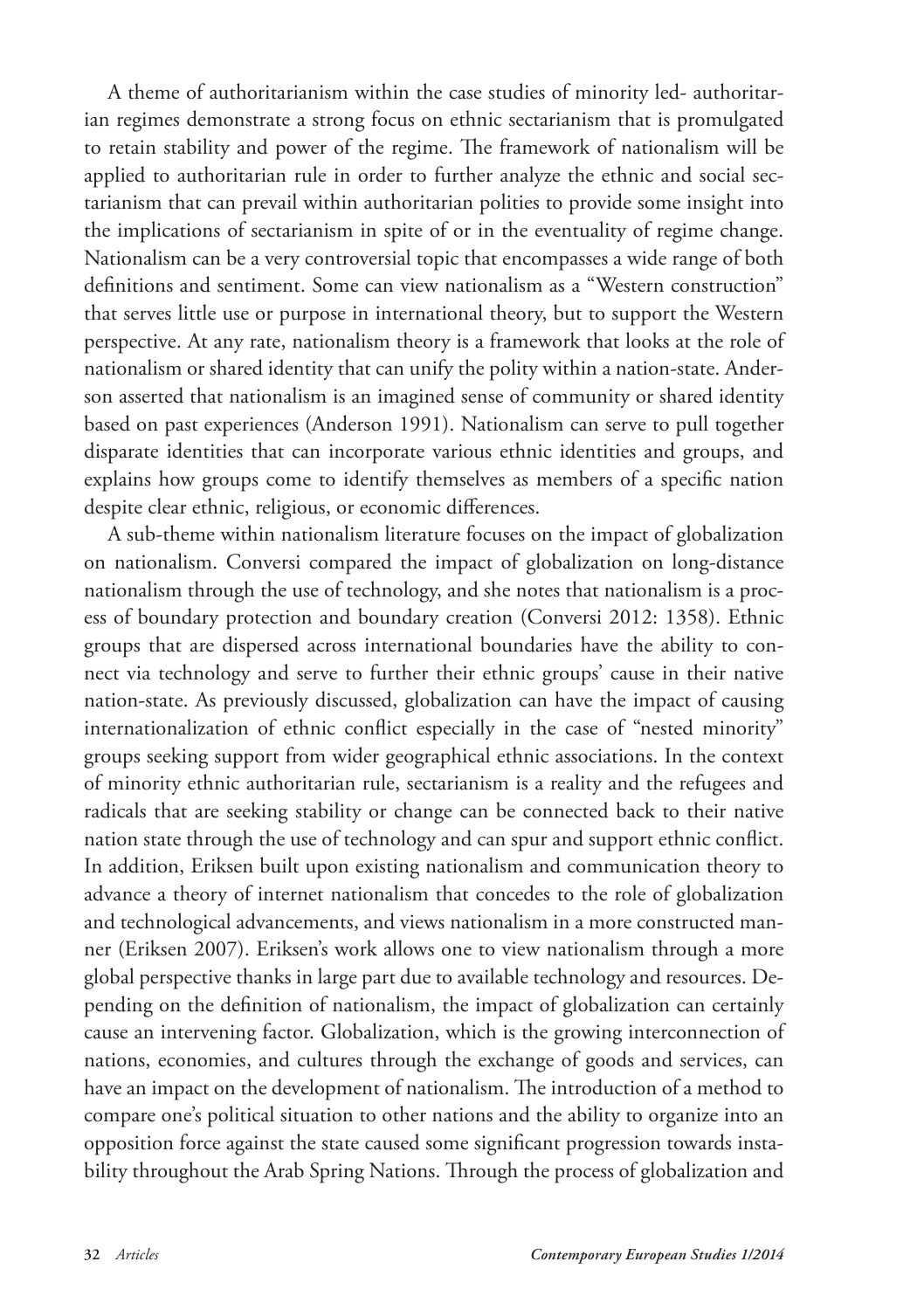the distribution of technology, the authoritarian polity was able to compare their political structures with a more democratic form of government; thus, the comparative desire for reform was inherent (Hartman 2013). It is plausible to view nationalism as a product of one's perceived community or as an imagined sense of community as Anderson noted, but could be problematic when the community is heavily fractured as in the case of Ukraine (Anderson 1991).

It seems that Mark N. Katz's theory of nationalism is most relevant to the discussion of authoritarianism and the legacy of sectarianism, divide and rule leadership, poor government institutions, and lack of civil society. It is certainly difficult to develop a sense of nationalism within a nation-state that has experienced a divideand-conquer leadership style, which would put ethnic groups purposefully at odds to detract attention from the central governance structure. Katz notes that resulting from authoritarian rule such as in the former Soviet Union, the polity whether they are members of the ethnic minority or ethnic majority identify themselves as a member of their ethnic group first and then secondly, if at all members of the nation or common state interests (Katz 1994: 330–331). Authoritarianism can impact the sense of nationalism within a polity and thus serve to cause a decline in the aptitude to develop cross cultural relations within a society and thus cause lasting conflict and fragmentation, which would certainly impede the ability of democracy to be established easily, if at all. Katz theory of nationalism supports the previously explored Van Hannen's assertions of "ethnic nepotism" (Katz 1994: 330–331; Van Hannen 1999). The ability of nationalism to provide commonality amongst divergent ethnic groups is desirable but unlikely in nation-states that are riddled with ethnic strife.

### **The Case Study of Ukraine**

As noted above, Ukraine was afflicted by both serious ethnic conflict and the presence of an authoritarian leader in 2013–14. It is fair to conclude that the ethnic conflict and the persistence of authoritarian leadership were inbuilt to the political system created after the achievement of independence in 1991. One analyst depicts the country as in fact a "state of regions." In part, it is a Central European state with historical links in the west to Poland, Hungary, and other European powers. At the same time, it is also a unit of East Europe with Russian populations in cities east and south of Kiev. Further, Ukraine is one of six Black Sea nation-states and participates in a number of defense and cultural organizations with the littoral states of Bulgaria, Romania, Turkey, Georgia, and Russia. Finally, prior to 1954, Crimea was actually part of the Russian Republic in the Soviet Union and before that of the Russian Empire from its capture by the forces of Catherine the Great in 1791 until 1917 (Sasse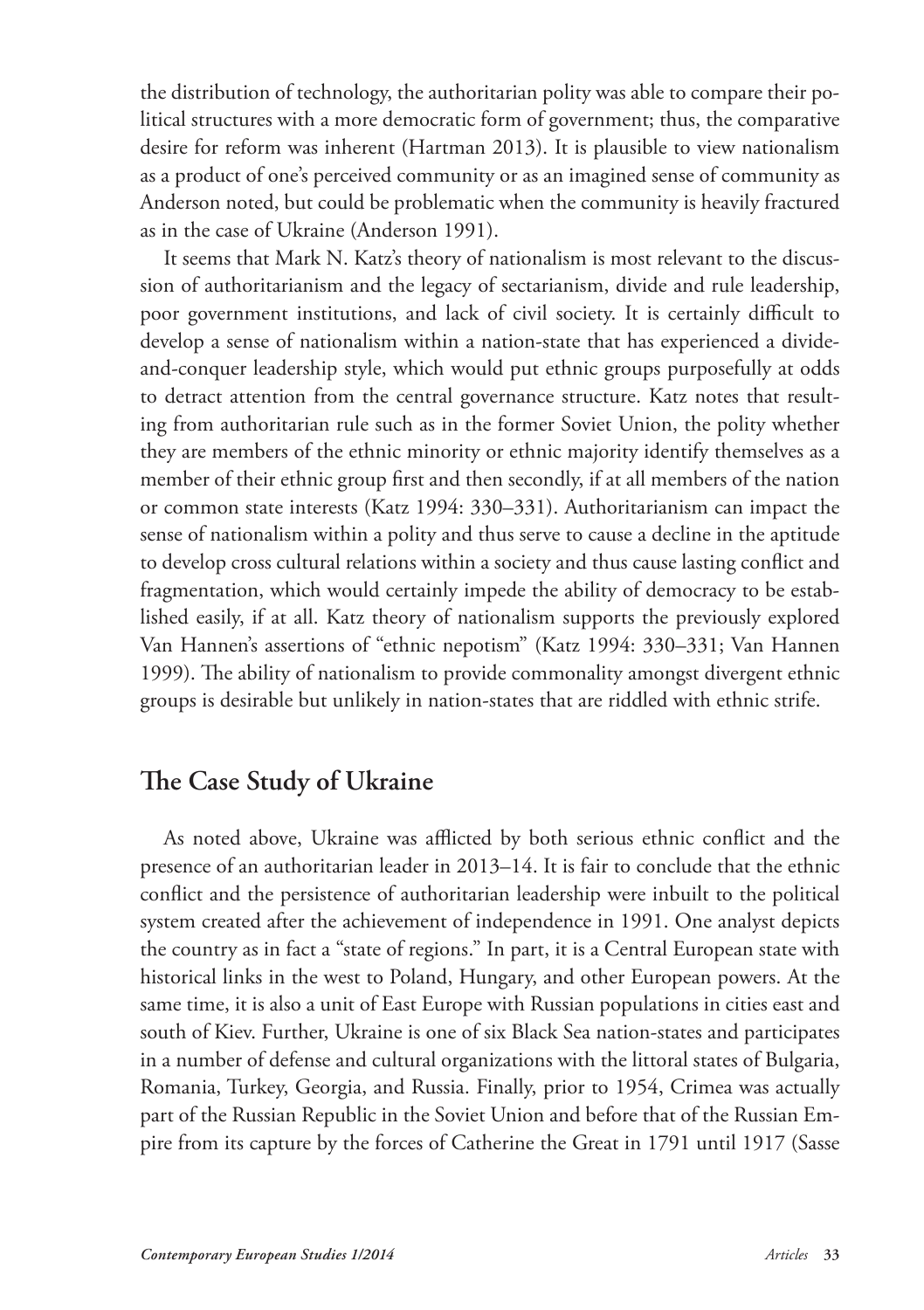2002: 69). It is no surprise that multiple cultural perspectives would characterize the state and that a number of key issues would be territorially based.

The 1996 Ukrainian Constitution established a federal system but one that provided for an "asymmetric institutional autonomy arrangement in Crimea" (Sasse 2002: 70). Ukraine would include twenty-four individual regions, but Crimea would have the status of a separate republic. Two Ukrainian cities would also possess "republican jurisdiction," and those were the capital of Kiev and Sevastopol in Crimea (Sasse 2002: 73). The uniqueness of Sevastopol lay in the fact that a large Russian military base was located there, and Ukraine accepted that realty in return for reduced natural gas prices even after winning its own independence. In light of Ukraine's character in reflecting at least four different regions, the new government had established a Council of Regions earlier in 1994. The selection process used by that Council for choosing the regional leaders entailed a principal of federalism itself. Appointment lay in the hands of the Ukrainian President, the mayor of Kiev, the mayor of Sevastopol, and the Deputy Prime Minster of Crimea (Sasse 2002: 77). Clearly, two of the four voting units in the Council were from the Crimean region that had the special federal status. There were other key events in 1994, among which was passage of a referendum that established Russian as the second state language throughout Ukraine and as the official administrative language in Crimea (Sasse 2002: 86). Then, in 1997, Russia and Ukraine signed the "Big Treaty" that permitted Russia to keep the naval base at Sevastopol until 2017. In return, Ukraine obtained part of Russia's Black Sea Fleet as well as reduced natural gas prices (Malgin 2014: 1). There is no question but that Crimea offered the biggest challenge to state-building in Ukraine, and it was unclear at the end of the 1990s whether the political keys provided would keep a secure lock on the inbuilt ethnic conflicts or not.

It is next vital to take a more careful look at the political situation within Crimea as part of an independent Ukraine. In spite of its special status, Crimea was the target of unexpected intervention from Kiev. In March 1995, the secret services of Ukraine surprisingly removed Crimean President Meshkov from power due to their discontent with him. State leaders in Kiev were also constantly concerned about the activity of criminal clans on the Peninsula, and so in 1998, President Kuchma of Ukraine took forceful action to knock them out. A by-product was a reduction in the power of local authorities in Crimea and lessened autonomy for the region (Malgin 2014). Authoritarian leadership in Kiev had emerged again.

While Crimea struggled continuously to protect and extend its own autonomy within the Ukrainian state, the local leaders were more reluctant and quite authoritarian with their own Muslim Tatar minority. In earlier decades Soviet leaders had moved this group further east into republics such as Uzbekistan. However, after independence in 1991, about 270,000 Tatars migrated back to their former homes in Turkey but also in Crimea (Malgin 2014). In the early 1990s, the Tatars were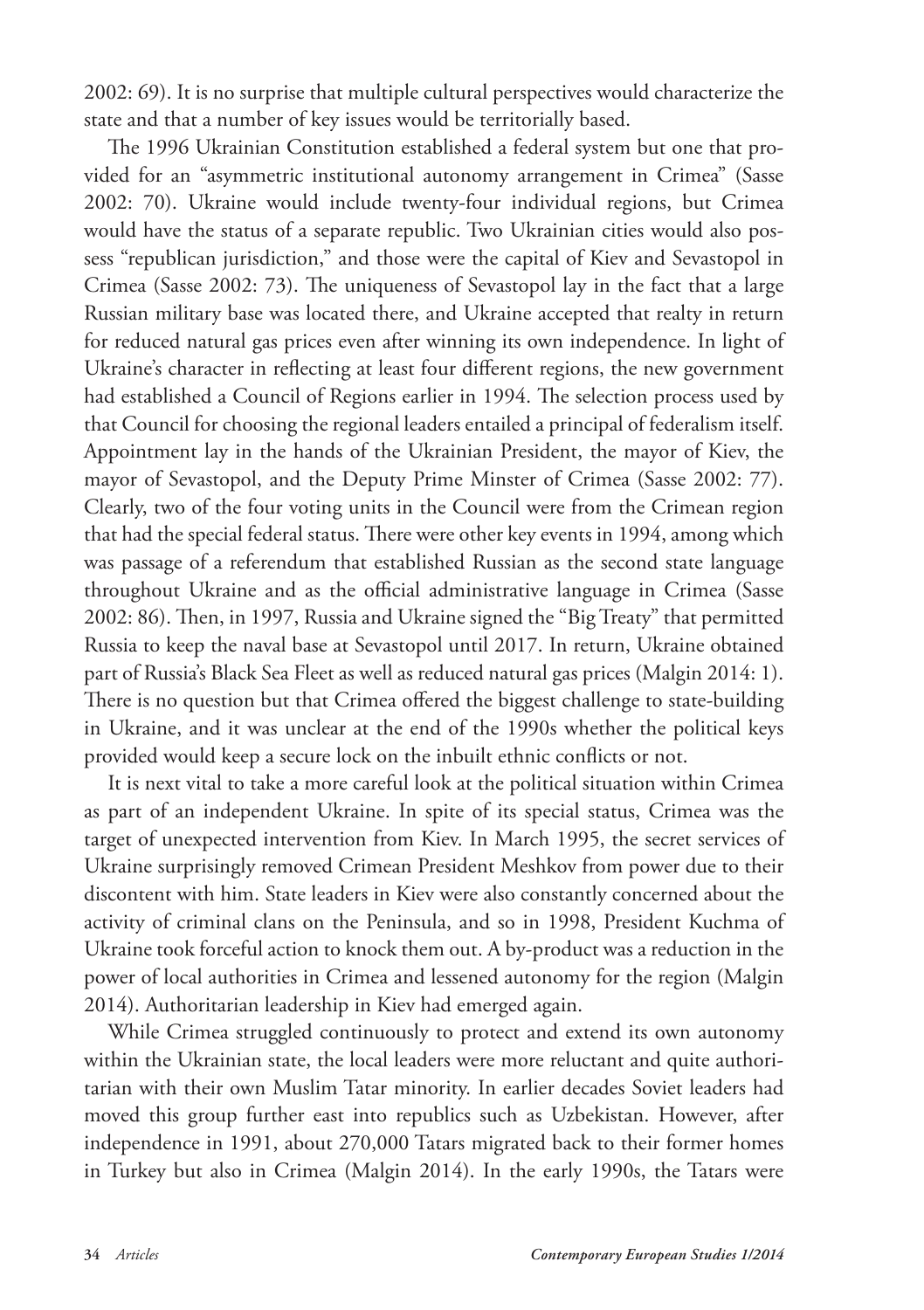suspicious of Crimean aspirations for more autonomy, as they feared a result would be restriction of their own. However, they later supported Crimean efforts in the belief that an eventual focus on their own desire for autonomy might be a natural consequence (Sasse 2002: 82). In some ways the Tatar aspirations for autonomy possessed an intensity that was even greater than that of the Crimean Russians. For example, they had experienced genocide in former decades, and this experience led them to seek justice for themselves and their families in the new setting. When the authorities eventually established and elected a Crimean Soviet in 1994, they allocated 14 of the 98 seats to the Tatars. Armenian, Bulgarian, German, and Greek communities received one seat each (Sasse 2002: 89).

Eventually, Crimea received the right to rewrite its own Constitution. After Ukrainian President Kuchma removed Crimea's presidential office in 1995, he called upon the regional parliament to draft a new constitution. Their new Constitution came into effect in June 1996, and it cemented the fact that Crimea was a special or autonomous republic in Ukraine. As such, they would have their own representative assembly and executive branch. Following the elections of 1998, Crimean leaders decided to revise the 1996 Constitution. The newly rewritten document came into being on December 23, 1998 (Sasse 2002: 93–94).

The 1998 Constitution made clear that decisions in Crimea had to be in conformity with the laws of Ukraine as a whole. In fact, the President of Ukraine retained the right to suspend any acts of the Crimean Supreme Rada that were not in conformance with the Ukrainian Constitution and laws. The eventual arbiter in any such conflicts emanating from the Crimean Rada would be the Constitutional Court of Ukraine, but the state president also had the separate power to repeal problematic decisions made by the Crimean Council of Ministers (*Constitution of the Autonomous Republic of Crimea*).

It is important to note that the Constitution also gave considerable powers to Crimea, such as actual control by its government of the protected city of Sevastopol. In light of the events of 2014, it is extremely significant that a referendum was the device outlined in the Constitution for any future territorial changes in Crimea, although the Crimean legislature had to approve referendum results as well. Simferopol became the capital city, while Crimea attained the right to have its own symbols such as an emblem, flag, and anthem. Language rights received attention too, and protection for Russian, Tatar, and other minority languages received special constitutional mention. Russian would be the language used in all official communications, but minorities retained the right to have their children educated in their own languages. All official documents such as birth certificates would be published in both Ukrainian and Russian. If Tatars requested it, they could have the appropriate documents published in their Crimean Tatar too. Importantly, legal documents would be in the state language Ukrainian, but they could also be in Russian upon request. Overall,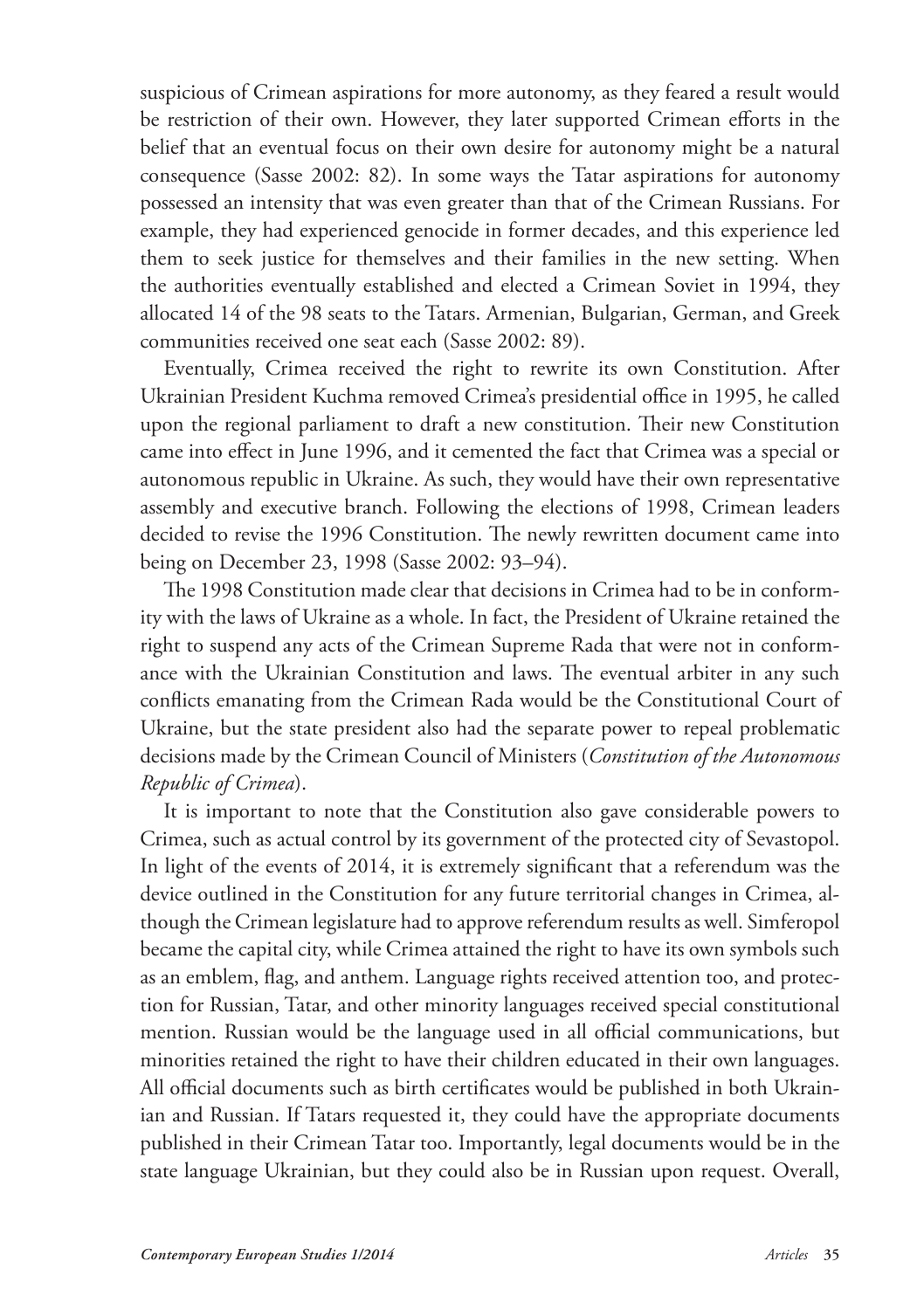the Constitution contains an upbeat tone about "preservation of the diversity of cultures" and their "mutual enrichment" (*Constitution of the Autonomous Republic of Crimea*).

What happened that tore all these carefully laid plans to shreds in 2014? How could the celebration of Olympic athletes at Sochi been followed so closely by the detachment of Black Sea neighbor Crimea from Ukraine and its reattachment to Russia?

During early 2014, President Victor Yanukovych negotiated with Russia's leadership for a \$25 billion loan, in light of the need to boost the Ukrainian economy out of a very difficult situation. For example, there had been no economic capability to accomplish major infrastructure repairs to the road system. The highway leading from Kiev airport to the heart of the city was wide and beautifully landscaped, and those coming in from abroad were impressed. However, the parking lot behind Tavrida University in Simferopol, Crimea was barely navigable safely by car due to ditches and huge chunks of concrete. Yanukovych had been narrowly elected in a tight race with former Prime Minister Julia Timoshenko in 2010, after losing to the Orange Revolution candidate and future President Victor Yushhenko in the 2005 re-run of the 2004 election. Yanukovych was the only one of the three principal presidential candidates in those years who was from the Russian ethnic group in eastern Ukraine. Although he pledged to be fair to all ethnic groups, one of his first visits after inauguration was to Moscow. Soon, he signed an agreement that cut the price of natural gas from Russia to Ukraine in return for giving permission to the Russian Navy to use its base at Sevastopol for twenty more years after the expiration of its lease in 2017. Such pro-Russian inclinations and policies grated on the nerves of the Ukrainian majority and created a tense climate at the time of his negotiations with Russia at the beginning of 2014.

Riots and demonstrations occurred almost immediately after his acceptance of the loan from Russia in early 2014, as many Ukrainians had hoped for firming up links to the European Union, and this unexpected outreach to the east seemed a betrayal of those expectations. During the Euro-Maidan demonstrations in Kiev, the protestors made their demands explicit. In Egyptian fashion, the President sent in the troops and about one hundred persons lost their lives. Ukrainians later referred to them as the "100 angels." The President went into hiding after being removed from office, as the protestors were eager to hunt him down and bring him to justice. Eventually, he escaped by helicopter into Crimea. No doubt, the Russian troops there spirited him away into the safe haven of southwest Russia. He occasionally surfaced to preside over press conferences during which he denounced the opposition. Many in Russia referred to the Kievan demonstrators as neo-Nazis, and this made some in the region recall the experience of the 1940s, when Ukrainian nationalists had brutally murdered thousands of citizens from surrounding countries such as Poland.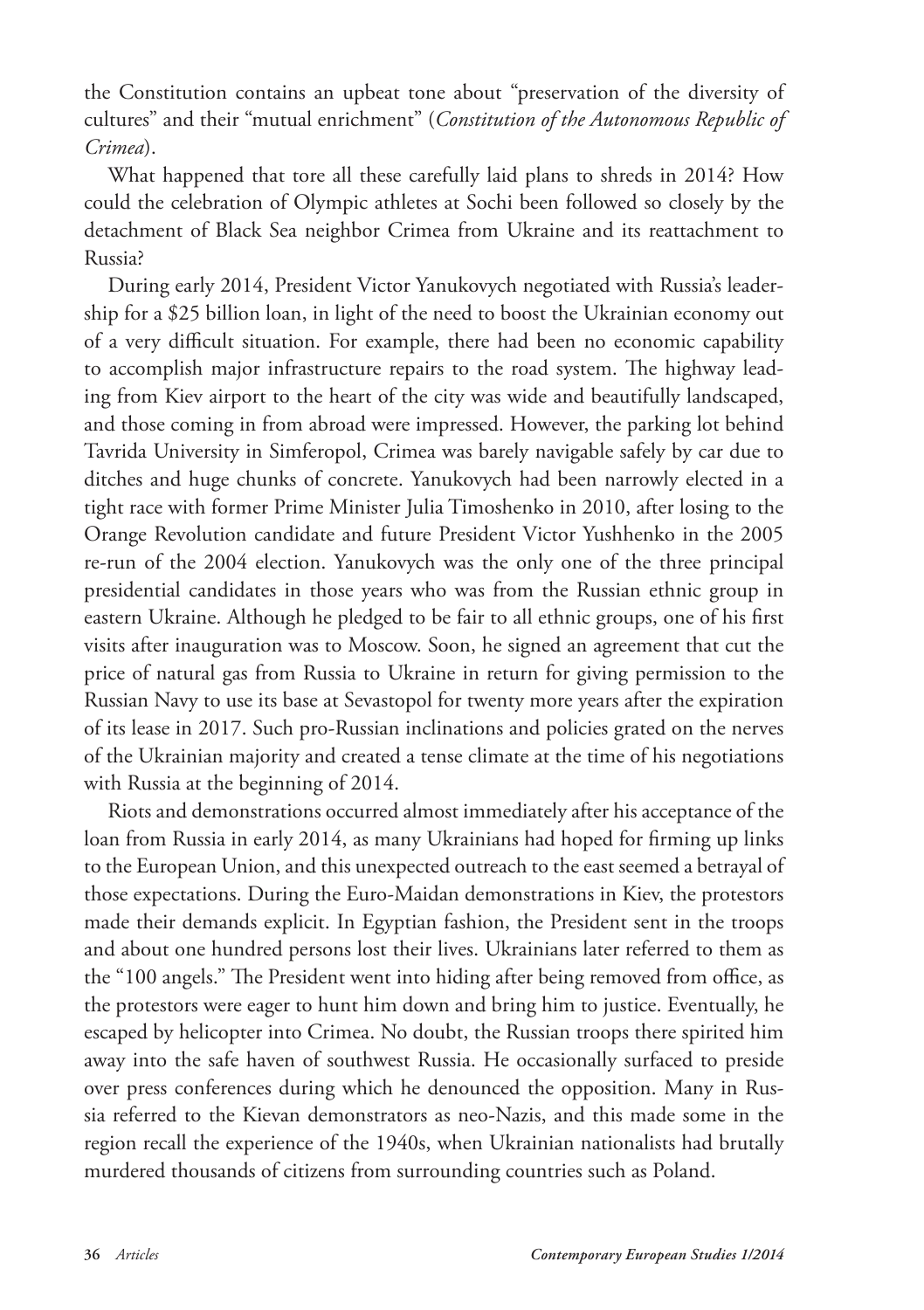At the time of the Sochi Olympics, the Crimean pot was boiling, for the 60% Russian majority there was demanding a referendum that would ask citizens if they would be better off being part of Russia rather than Ukraine. Eventually, newly appointed leaders in Crimea permitted the referendum to be held, and the decision was overwhelming to join Russia. There was a real problem of legitimate leadership throughout Ukraine, for the President and Prime Minister in Kiev were also appointed, after Yanukovych's departure. President Putin later admitted that troops from Russia entered Crimea and worked with those at Sevastopol to create the climate for a pro-Russian vote in the referendum. Eventually, the Russian troops surrounded each base in Crimea and took them all into their control. Some Ukrainian military personnel joined up with Russia; some were relocated back to Ukraine; and others retired and moved into civilian jobs in Crimea. President Putin sponsored legislation in Russia immediately to make Crimea a republic in Russia, and the transition in currency and other practical matters began soon thereafter.

Unfortunately, the separatism spread soon to other predominately Russian cities in eastern Ukraine. Battles raged in cities like Luhansk and Donetsk, the heart of Ukraine's industrial strength and another region with basically Russian majorities in the population. By late October, control of the airports of those two cities had become the center of the battle. It is not clear what the link was between those Russian militias and the formal military in Russia proper. However, the Russian defense leaders did choose this time to emplace nearly 40,000 troops on the Ukrainian border for exercises but also as a show of force. Western leaders were much chagrined by all of this and eventually put economic sanctions on key businesses and individuals in Russia who had responsibility for stirring up the hornets' nest among the eastern Ukrainian cities soon after the absorption of Crimea. Eventually, Ukraine held a formal election, and Petro Poroshenko became President. He had been an independent businessman who made great wealth in the chocolate business in a corruption-free way. President Poroshenko quickly reached out to all sides while maintaining that Crimea was justly part of Ukraine.

In the summer of 2014, hostilities intensified to the point that the casualty count included several hundred deaths and more than one thousand wounded. By fall of the year, the casualties had mounted to over 3,000. The Russian militias took over government buildings in the key cities, and Ukrainian troops moved in to free them up. Casualties resulted from those battles, but the Russian rebels were also able to shoot down several planes utilized by the Ukrainian military. Many persons fled to Russia for sanctuary, and the United Nations and western leaders were anxious to inject some sort of a plan to create more security. In the midst of all of this, nearly 300 persons lost their lives when a Surface to Air Missile (SAM) brought down an innocent Malaysian commercial airliner on its way from Amsterdam to Kuala Lumpur (*USATODAY,* July 17, 2014*)*. Evidence pointed towards responsibility by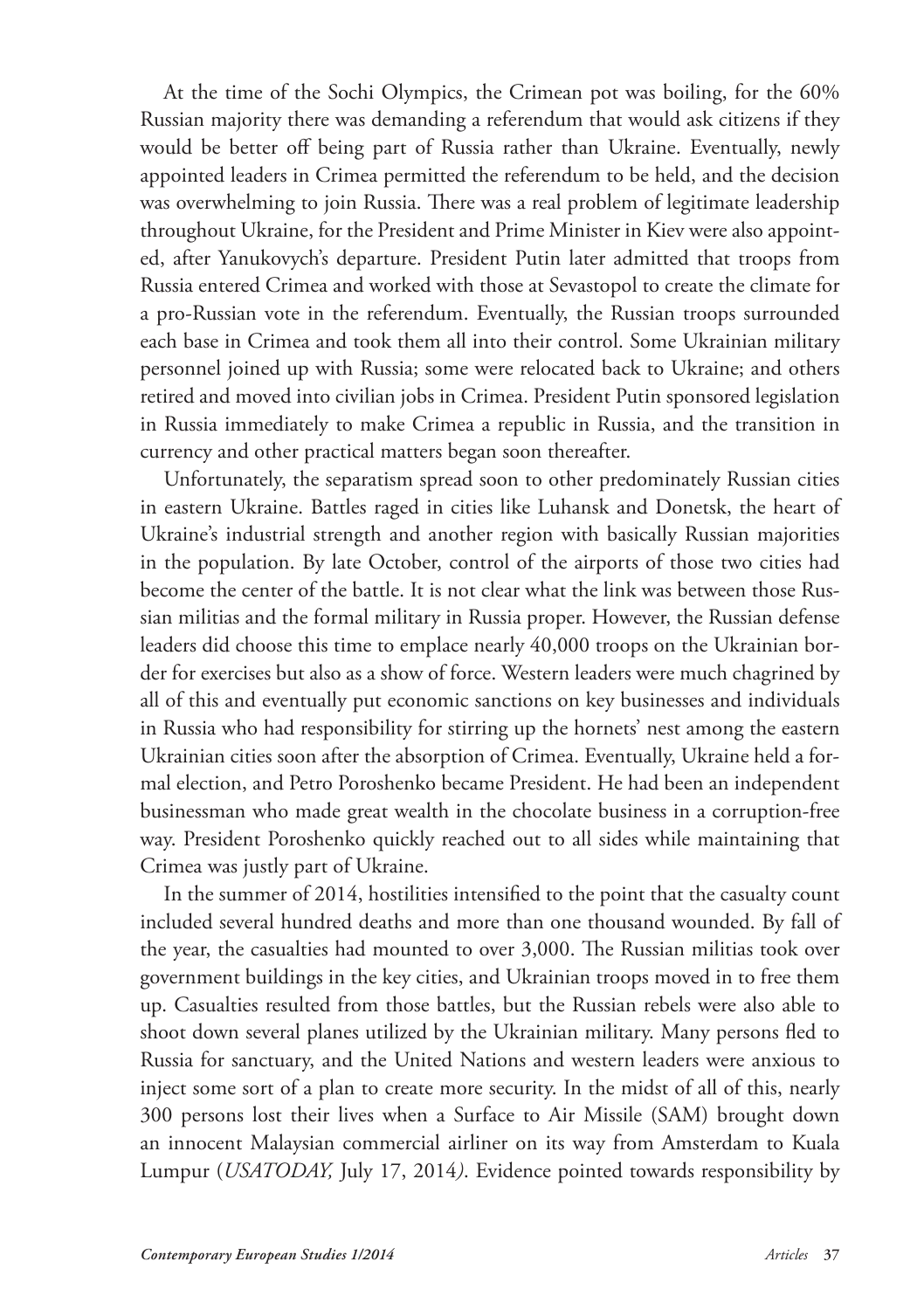the Russian militias in eastern Ukraine, and world leaders were then poised to take more serious action to bring about an end to the war. That atrocity was comparable to the use of chemical weapons by Assad in Syria, but its impact on global public opinion was probably much greater. The tragedy certainly demonstrated how the "contagion" of ethnic conflict had the potential to spill over borders and impose huge costs on the international community.

Between late July and late October, the West continued to develop capabilities that would counter and deter the Russian aggressiveness that was on display in Ukraine. Poland offered the NATO alliance a new base in Stetina (iDNES 2014a). This was a follow up to the relocation by the alliance of 600 troops from Italy to Poland and the three Baltic states. This shift also included an upgrading of fighter aircraft to a dozen F-16s in Poland alone. Scandinavian non-NATO states such as Sweden and Finland perceived a greater sense of threat too, and they asked for a closer relationship with the alliance (SME 2014, sueddeutsche 2014). A critical event was the fall NATO Conference in Wales on September 4–6. President Poroshenko of Ukraine attended the conference, and members endorsed the plan to set up a new Rapid Response "Spearhead" Force that would maintain a continuing presence in East Europe. That force would include 4,000 troops, 25 % of which would be British. Member states would rotate their participants in that group, and they would develop the capability to respond to a crisis within 48 hours (NYTimes 2014, USATODAY 2014a, USATODAY 2014b). Finally, the key parties to the conflict met in Minsk in early September and agreed to a ceasefire that the Organization for Security and Cooperation Europe (OSCE) would monitor (USATODAY 2014c). The fact that the battle continued after the cease-fire over the key centers of the Russian militia in eastern Ukraine underlined the need for continued attention by outside powers.

### **Role of Outside Powers**

In the Ukrainian civil war, there were both positive and negative effects in the actions that outside powers took during the hostilities. The West greeted Russia's take-over of Crimea, via a local referendum that was coordinated with Russian military involvement, with great dismay. At the same time, Russia was equally incensed by the Euro-Maidan protests in Kiev against Janukovych and actually provided him with sanctuary in Southwest Russia. The West refused to accept the absorption of Crimea into Ukraine and continued to talk as if they had the power to undo it. Escalation of the conflict to include eastern Ukrainian cities such as Luhansk, Odessa, and Donetsk brought constant posturing and rhetoric by outside powers. Russian leaders put the blame on Ukrainian leaders, even after the election of Petro Poroshenko. Western leaders depicted the Russian nationalist militias as the provocative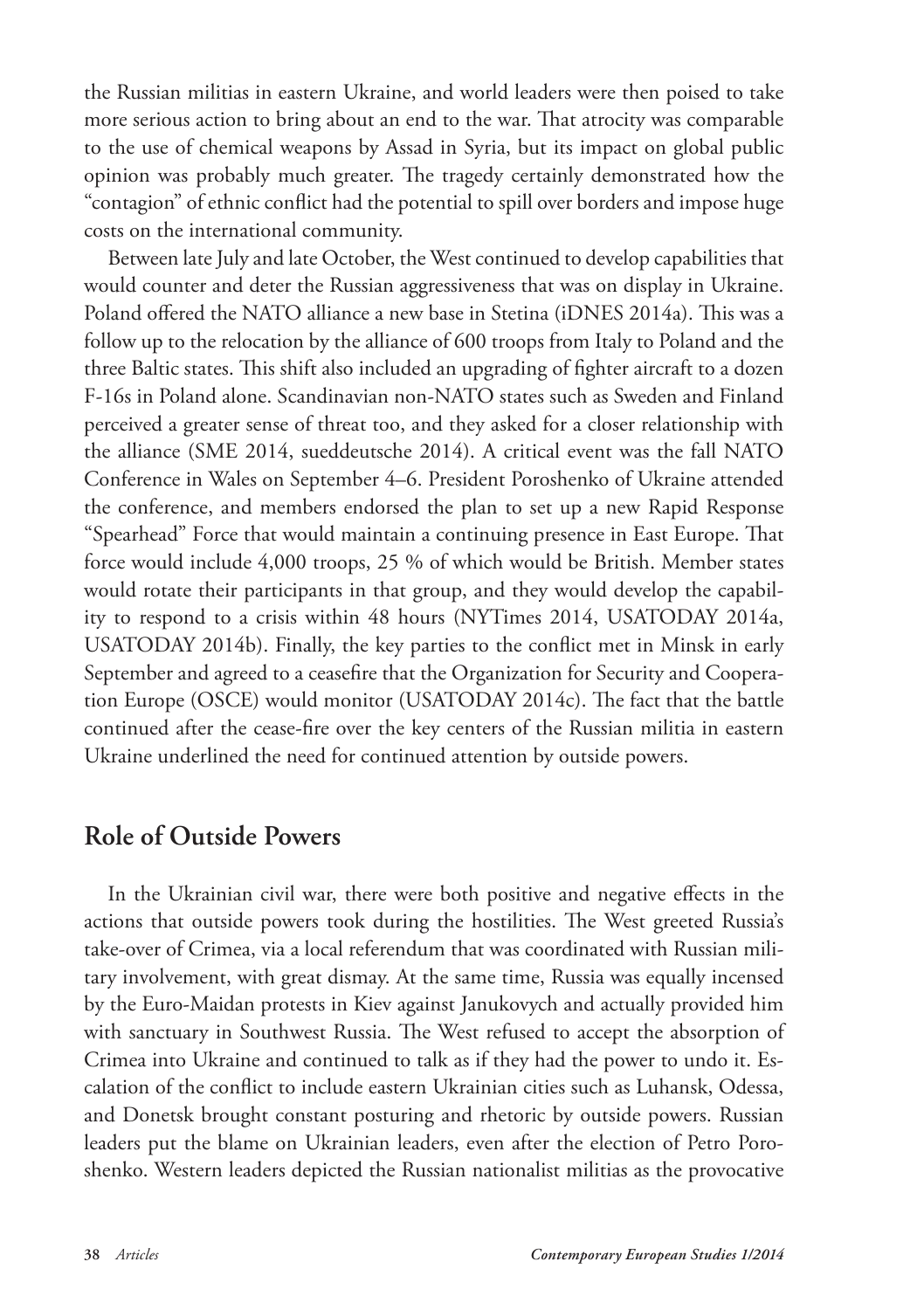force and called upon President Putin to exercise leverage with them to pull back. The West also imposed sanctions on key industries, banks, individual leaders, and even oil companies in Russia to compel change. Generally, the United States and its leadership adopted more strict sanctions than did the key figures in the EU. The latter continued to be dependent on Russia for critical deliveries of natural gas and did not want to jeopardize that valuable resource. In July 2014, two other nations became inadvertently and indirectly involved in the civil war. President Putin visited Cuba and announced cancellation of the vast majority of their debt, and he also got them to provide access to Lourdes base that possessed the capability for listening in on communications within the United States. Sadly, Malaysia experienced the crash of an airliner in Ukraine that may have been the result of a missile fired by one of the sides in the civil war. Both Ukraine and Russia blamed each other for possessing the SA-11 capabilities, and tragically the Russian militias desecrated the crash scene and did all possible to prevent international investigators from carrying out their missions in a timely and humane way.

How can the outside powers develop plans to deal with the spiraling crisis and the unraveling of the Ukrainian state? What can stop the stand-off between the West and Russia, with the virtual isolation of President Putin and the Russian system? The Ukrainian crisis has intensified at a point when Russia and the West had increasingly gone their separate ways on critical issues relating to regional stability. In the previous five years, there had been sharp disagreements over missile defense proposals of the West in 2008–09, over the NATO intervention in the Libyan Civil War in 2011, over the underlying nature of the Syrian Civil War after 2011, and over Russia's crack-down on dissent both during its 2012 presidential elections and prior to the 2014 Sochi Olympics (Legvold 2014: 74–75). By mid-2014, after six months of a continuing but changing East-West struggle over Crimea and Russian militias, the intensified Ukrainian crisis seemed "to have taken on a momentum of its own" (Legvold 2014: 84). Many policy makers and observers emphasized the importance of strengthened sanctions that would really pinch Russian society and press the leaders for adjustments in policy. On paper, sanctions often make sense as serious actions that are short of war itself, but that can be gradually escalated to higher levels. However, sanctions may hurt Russian citizens and consumers more than they do oligarchs and political leaders. As a classic BRICS state, President Putin has consolidated political controls over the key oil and natural gas sectors. Sanctions will not touch or undercut that pattern of political controls. Neither will they reduce the profits of those mega-companies, given the thirst for their products in fellow BRICS countries like China and India. Further, the Russian President is easily able to redirect income from those government-dominated companies to the defense sector with a highly negative impact on regional stability (Gaddy and Ickes 2014a).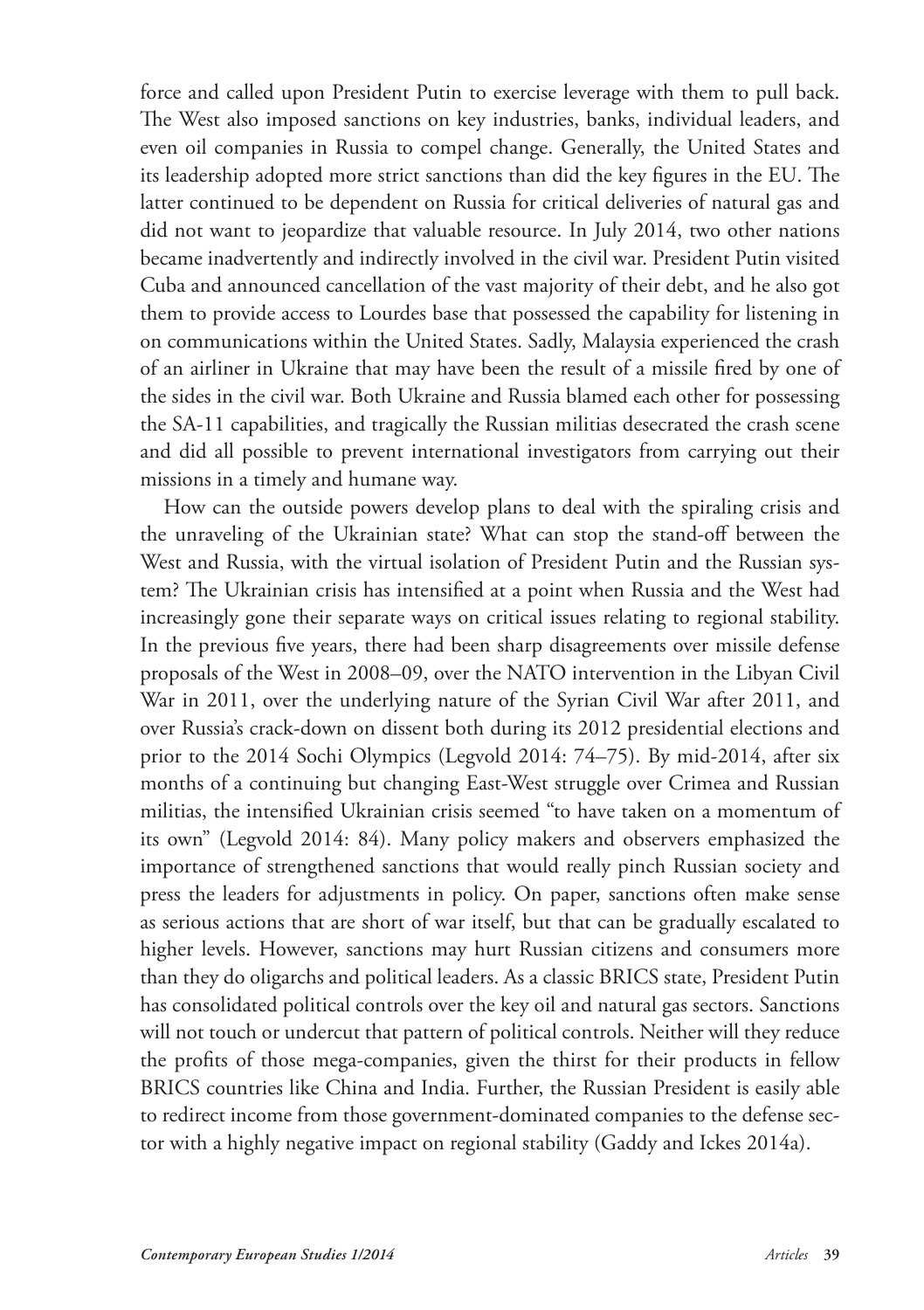Regional security organizations could also play a more active role in resolving the tragic crisis. After the Dayton Agreement of 1995, NATO in conjunction with the UN brought a measure of stability to a Bosnian nation that had experienced three years of civil war and 200,000 casualties. In late 2004, that military alliance turned over security operations to the EU, and the peace generally held. In the Ukrainian crisis, the OSCE sent in observers to get close to the scene of the airliner crash, and additional international teams of specialists carefully examined the scene for evidence that would explain what exactly happened. Russia pushed for involvement by the International Civil Aviation Organization (ICAO) instead of Ukrainian authorities. NATO is a more powerful organization than other units in the region, but a number of observers argue that injection of more alliance troops and repositioning of ones already in Europe only remind the Russians of the West's hostility during both two decades of NATO expansion east and tensions over the Bush Administration's Missile Shield Proposal (Gaddy and Ickes 2014b).

At one point, President Poroshenko considered requesting the U.S. to take the lead in declaring Ukraine to be a "Major Non-NATO Ally" in the same category as nations like Australia and Israel (VZGLYAD 2014). On the very same day, President Putin announced that Russia would be strengthening its military power in reaction to increased activity by NATO in Europe. He declared that the western military alliance was becoming more active by strengthening its presence in the former communist states of East Europe, the Baltics, and the Black Sea region. He also reminded his listeners of U.S./NATO past provocations such as admission of former communist countries in Central Europe as well as proposals for a missile defense that he claimed was directed primarily against Russia. Further, he characterized the western sanctions as "tightening the screws" on Russian society. He would never permit the spread of more color revolutions into Russian society, and in that sense he was invoking memories of the unrest in Georgia, Ukraine, and Kyrgystan in the first few years of the 21st century. In particular, he underlined the significance of educating Russian youth on the importance of the homeland and their responsibility for its future destiny (iDNES 2014b). Such contrasting statements from Ukraine and Russia brought the NATO issue back into the conversation but in a way that could intensify the crisis.

### **Conclusion**

This focus on ethnic conflict, authoritarian leadership, and outside powers can help explain the underlying nature of the Ukrainian crisis. Further, a return to the original research questions can bring to the surface and highlight the key problems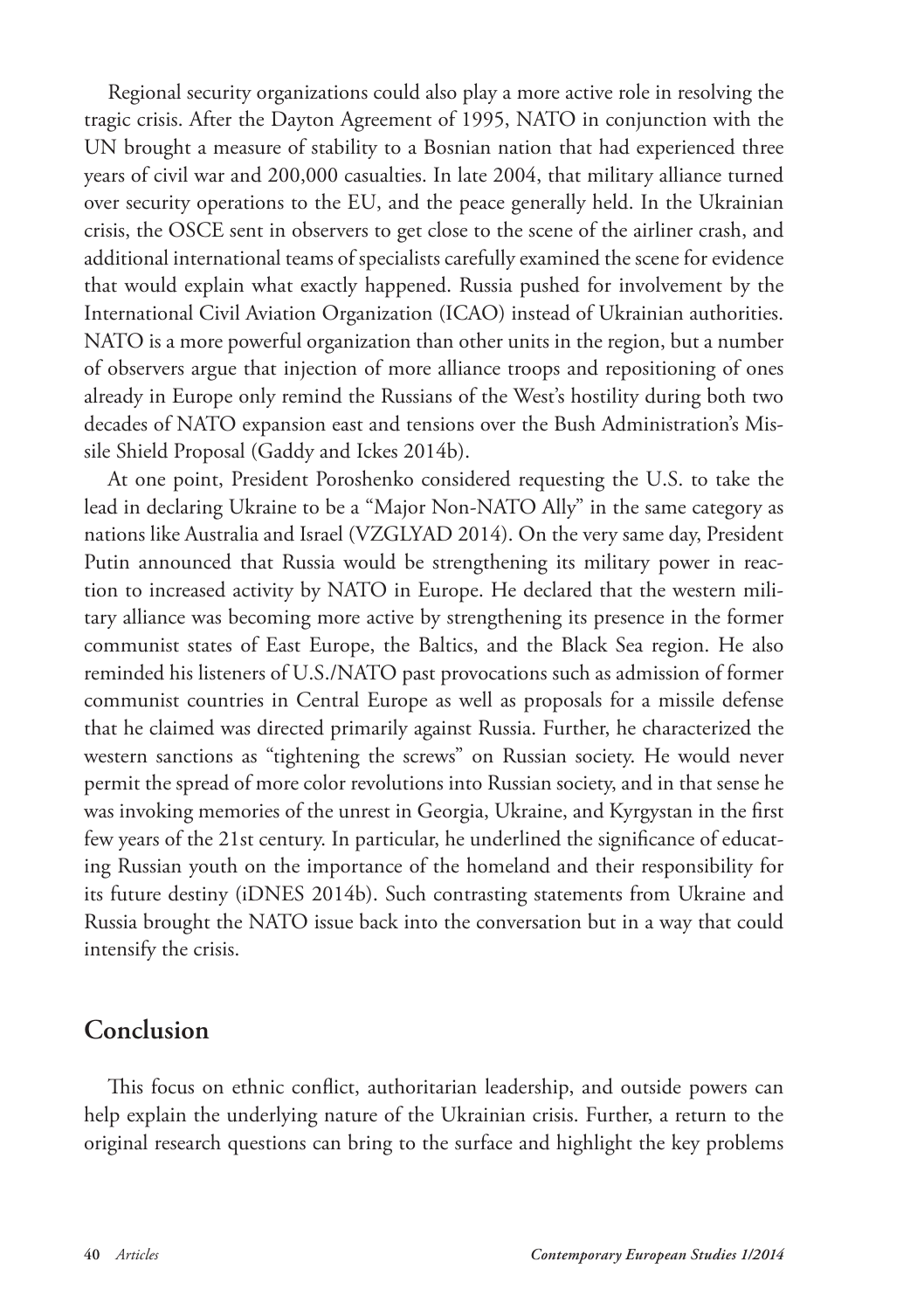that need attention, if there is to be of a new foundation of stability that can improve future prospects.

With regard to the first research question, there is no doubt but that the election of Victor Yanukovych in early 2010 inflamed the ethnic tensions between the Ukrainian minority and Russian minority based in the east and Crimea. However, it was not just the late 2013 — early 2014 decision of the President to steer the nation in the direction of further dependence on Russian economic assistance rather than towards engagement with the EU that tipped the balance. Yanukovych had been involved in the highly contested presidential election in 2004/2005, and initially he had been declared the winner. Questions about the fairness of that election from observer groups and from the Ukrainian population forced a rerun and the eventual election of Victor Yushchenko, the representative of Ukrainian interests. Following the 2010 elections, the new government put the opposition candidate Julia Timoshenko on trial for corruption, and an indeterminate jail sentence resulted. This kind of history between the two groups kept the ethnic pot boiling for a full decade before the critical events of 2014.

In connection with the second research question, it is also clear that the leadership style of President Yanukovych was out of tune with the democratic spirit of the 2004 Orange Revolution. That revolution followed a full decade of scandal and leaders who failed to adhere to the equally democratic aspirations of the non-communist revolution of 1991, a series of events in which the Ukrainian Republic very much took the lead in the break-up of the Soviet Union. Early efforts by Yanukovych after the 2010 election to cultivate Russian President Medvedev set the tone for his regime. Additional evidence of the out of touch Ukrainian President emerged with the deal struck to permit Russian troops to stay at their base in Sevastopol for several more decades in return for a sharp reduction to Ukraine of the cost of Russian natural gas. For the Ukrainian community, this reciprocal decision cemented the sense of betrayal of democratic aspirations awakened both in 1991 and again in 2004.

In light of the third research question, actions of outside nations had an enormous impact on the inner Ukrainian tensions connected with the ethnic conflict and authoritarian leadership patterns. The decision of President Putin to collaborate with ethnic Russians in Crimea with the resulting detachment of it from Ukraine and reconnection to Russia was a clear violation of Ukrainian sovereignty. That act also aroused concerns within Ukraine and the outside world about the fate of the eastern section of the country that also was inhabited by a Russian majority. To what extent would Russian leaders probe in those directions to shrink even further the sweep and jurisdiction of the government in Kiev? It was not only Russia that involved itself in the political affairs of Ukraine. Other nations in the west responded with offers of assistance to Ukraine, particularly after the July 17 shooting down of the Malaysian airliner. In addition, NATO repositioned some of its forces further north in case Rus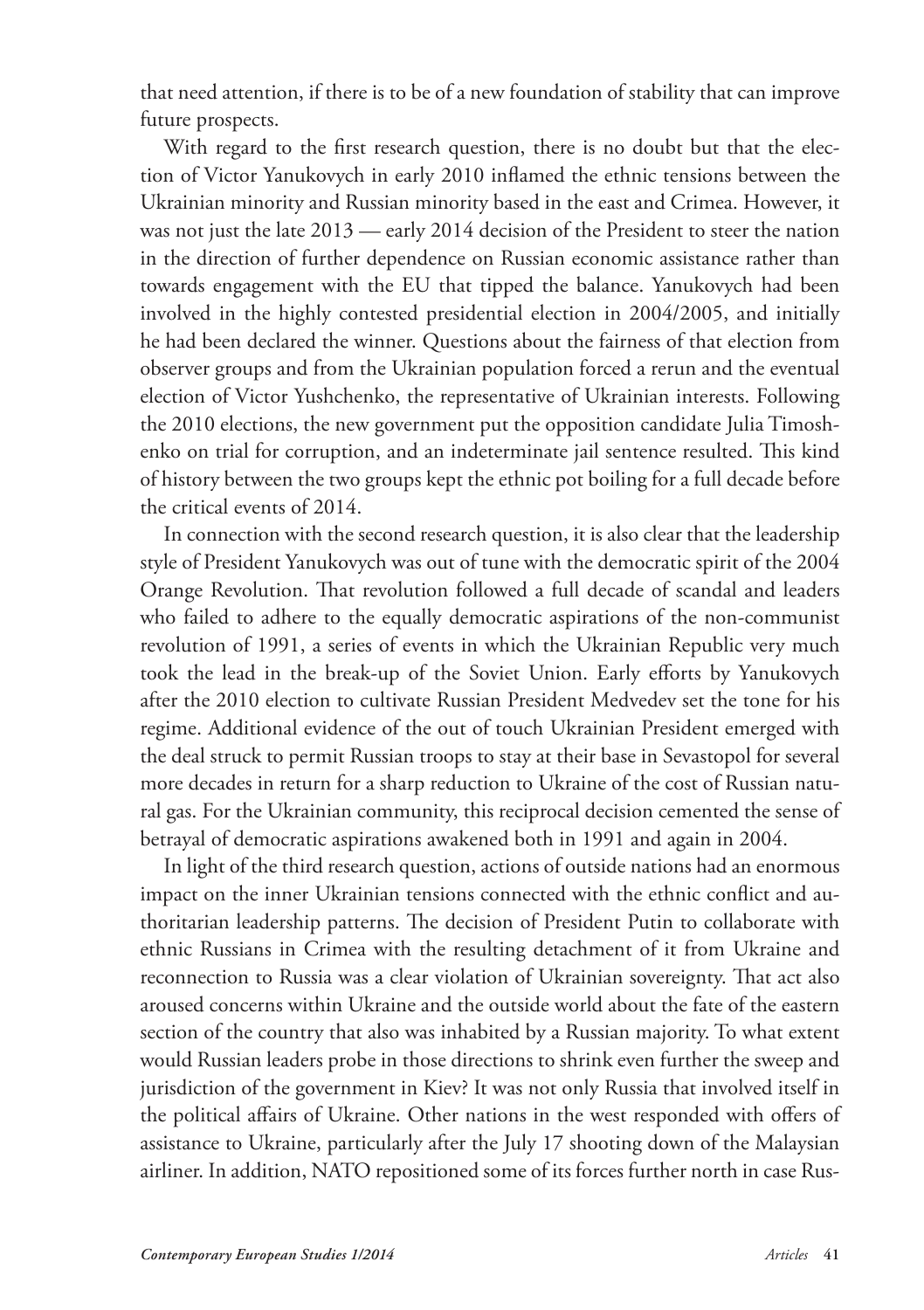sian probes took place in the Baltic nations or Poland. In fact, the September NATO Summit in Wales largely focused on what further steps that alliance might need to take in order to assure European security. In the short run, this level of outside engagement made the internal tensions smolder even more, but the magnitude of the crisis did raise some hope that leaders would think rationally and work together in order to reduce the damage and prevent further erosion of the situation.

## **References**

- Alvarez-Ossorio, I. (2012). "Syria's Struggling Civil Society". *Middle East Quarterly*. Vol. 19 (No. 2): 23–32. Arendt, Hannah (1951). "The Origins of Totalitarianism". Schocken: New York.
- *Constitution of the Autonomous Republic of Crimea*. 2014. Available at: http://www.rada.crimea.ua/en/bases-ofactivity/konstituciya-ARK (Accessed on 10 July 2014).
- Conversi, Danielle (2012). "Irresponsible Radicalisation: Diasporas, Globalisation, and Long-Distance Nationalism in the Digital Age." *Journal of Ethnic and Migration Studies*. Vol. 38 (No. 9): 1357–1379.
- D'Anieri, Paul (2007). *Understanding Ukrainian Politics: Power, Politics, and Institutional Design.* Armonk, New York: M. E. Sharpe.
- Dion, Douglas (1997). "Competition and Ethnic Conflict: Artifactual." *The Journal of Conflict Resolution*. Vol. 41 (No. 5): 638–648.
- Ethridge, Marcus E. and Howard Handelman (2004). *Politics in a Changing World: A Comparative Introduction to Political Science*, Third Edition. Belmont, California: Wadsworth/Thomson Learning.
- Eriksen, Thomas (2007). "Nationalism and the Internet." *Nations and Nationalism*. Vol.13 (No. 1): 1–17.
- Forsberg, Erika (2008). "Polarization and Ethnic Conflict in a Widened Strategic Setting."
- *Journal of Peace Research*. Vol. 45 (No. 2): 283–300.
- Gaddy, Clifford G. and Barry W. Ickes. 2014a. "Can Sanctions Stop Putin." Available at: http://www.brookings. edu/research/articles/2014/06/03-sanctions-putin-gaddy (Accessed on 3 June 2014).
- Gaddy, Clifford G. and Barry W. Ickes (2014b). "Ukraine, NATO Enlargement, and the Geithner Doctrine."Available at: http://www.brookings.edu/research/articles/2014/06/10-ukraine-nato-geithner-doctrine-gaddy (Accessed on 10 June 2014).
- Hartman, Susan (2013). "Can constructivism explain the Arab Spring?" E-International relations news Print. Available at: http://www.e-ir.info/2013/06/19/can-constructivism-explain-the-arab-spring/.
- Hughes, James and Gwendolyn Sasse (2002). "Comparing Regional and Ethnic Conflicts in Post-Soviet Transition States." In *Ethnicity and Territory in the Former Soviet Union: Regions in Conflict*, edited by James Hughes and Gwendolyn Sasse*.* Portland, Oregon: Frank Cass Publishers.
- iDNES (2014a). "Polsko kvůli Rusku chystá manévry, Alianci nabízí základnu ve Štětíně." Available at:http://www. idnes.cz/v-polsku-muze-vzniknou-zakladna-nato-dwi-zpr\_nato.aspx?c=A14 (Accessed on 29 July 2014).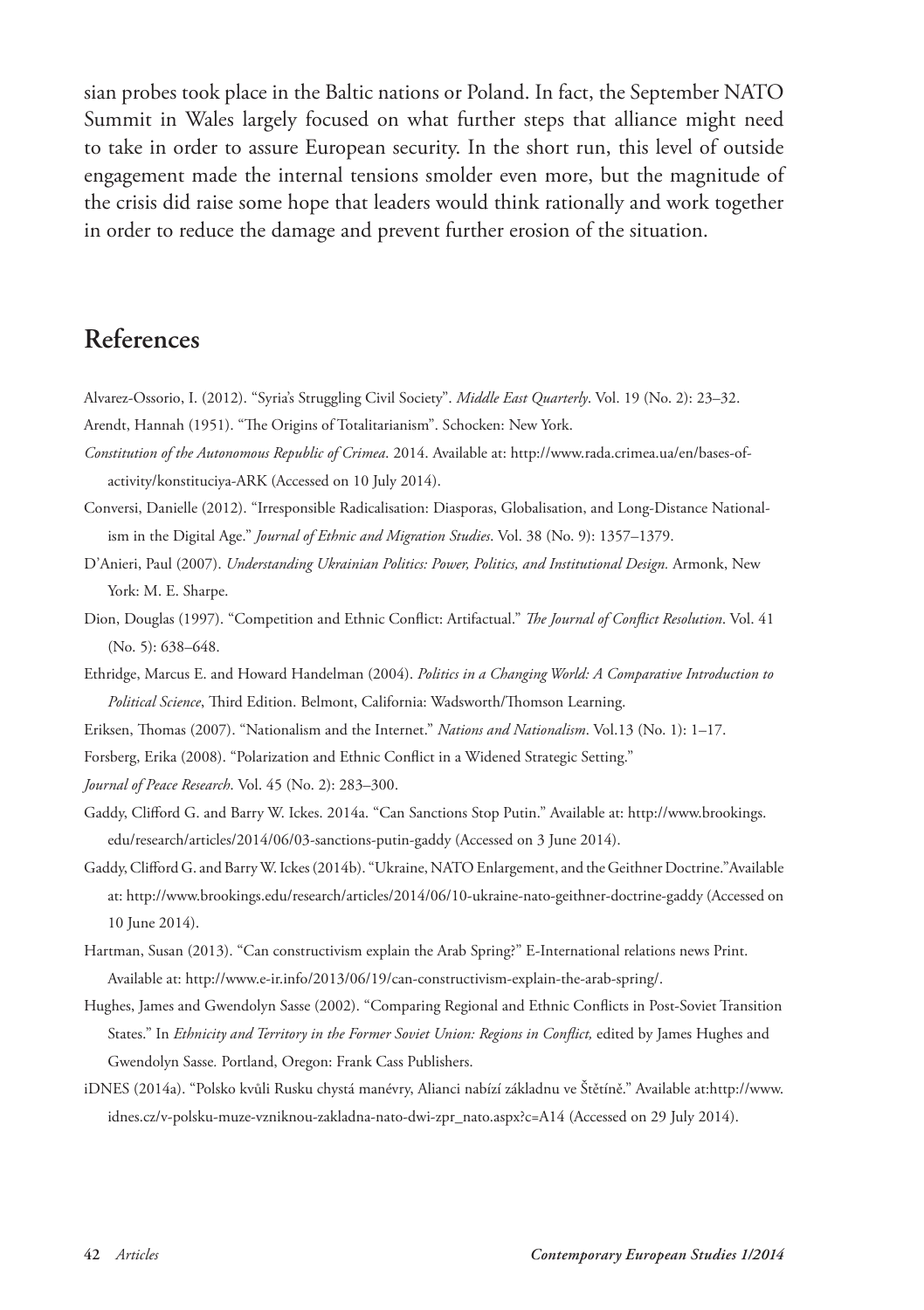- iDNES (2014b). "Rusko posílí vojenskou moc, ohlásil Putin. Reaguje na activity NATO." Available at: http:// www.idnes.cz/rusko-posili-vojenskou-moc-ohlasil-putin-fg2-/zahranicni.aspx?c=A140722\_135303\_zahranicni\_ert (Accessed on 22. July 2014).
- Katz, Mark (1994). "Nationalism and the Legacy of Empires." *Current History*. October, 330–331.
- Kuran, Timur (2013). "Institutional Roots of Authoritarian Rule in the Middle East: Political Legacies of the Waqf." Economic Research Initiatives at Duke (ERID). Working Paper No. 171. Available at: http://papers. ssrn.com/sol3/papers.cfm?abstract\_id=2449569. (Accessed on 5 July 2014).
- Legvold, Robert (2014). "Managing the New Cold War: What Moscow and Washington Can Learn From The Last One." *Foreign Affairs*. July/August (# 4): 74-84.
- Lijphart, Arend (1992) "Consociational Democracy." In *Political Leadership in Democratic Societies*, Edited by Anthony Mughan and Samuel C. Patterson. Chicago: Nelson-Hall Publishers.
- Malgin, Andrei (2014). "The Crimean Knot." Available at: http://www.eng.globalaffairs.ru/The- Crimean-Knot-16713 (Accessed on 7 June 2014).
- NYTimes (2014). "In Eastern Europe, Ukraine Crisis Focuses Minds on NATO and Military Spending." Available at: http://www.nytimes.com/2014/09/06/world/europe/ieasterneuropekraine-crisis-focuses-minds. (Accessed on 5. September 2014).
- Payne, Richard J. and Jamal R. Nassar (2003). *Politics and Culture in the Developing World: The Impact of Globalization*. New York: Longman Publishers.
- Phillips, Christopher (2012). "Syria's Torment." *Survival.* Vol. 54 (No. 4): 67–82.
- Puddington, Arch (2009). "Civil Society Under Threat: Bureaucratic Strategies of the New Authoritarians." *Harvard International Review*. Spring: 70–74.
- Sadkowski, Yahya (1998). "Ethnic Conflict." *Foreign Policy*. Summer (No. 111): 12–23.
- Salamey, Imad and Frederic S. Pearson (2012). "The Collapse of Middle Eastern Authoritarianism: breaking the barriers of fear and power." *Third World Quarterly*. Vol. 33 (No. 5): 931–948.
- Sasse, Gwendolyn (2002). "The 'New' Ukraine: A State of Regions." In *Ethnicity and Territory in The Former Soviet Union: Regions in Conflict,* edited by James Hughes and Gwendolyn Sasse.Portland, Oregon: Frank Cass Publishers.
- SME (2014). "Finsko a Švédsko sa priblížili k NATO, podpísali dohodu o pomoci". Available at: http://www.sme. sk/clanok\_tlacasp?cl=7353931 (Accessed on 28 August 2014).
- Stanglin, Doug (2014). "Malaysian airliner downed in Ukraine with 295 aboard." Available at: http://www.usatoday.com/story/news/world/2014/07/17/malaysianairlinescrashukrainerussia/7(Accessed on 17. July 2014).
- Sueddeutsche (2014). "Verhältnis Skandinavian-Russland: Furcht vor dem grossen Nachbarn." Available at: http:// www.sueddeutsche.de/politik/verhaltnis-skandinavien-russland-furcht-vor-dem-grossen-nachbarn (Accessed on 5 August 2014).
- Svolik, Milan (2009). "Power Sharing and Leadership Dynamics" *American Journal of Political Science*. Vol. 53 (No. 2): 477–494.
- Tucker, Robert C. (1987). *Political Culture and Leadership in Soviet Russia: From Lenin to Gorbachev*. New York: W.W. Norton & Company.
- USATODAY (2014a). "'Illegal annexation,' 'barbaric killers' on NATO agenda." Available at: http://www.usatoday.com/story/news/world/2014/09/04/nato-summit-wales/15056103/ (Accessed on 4. September 2014).